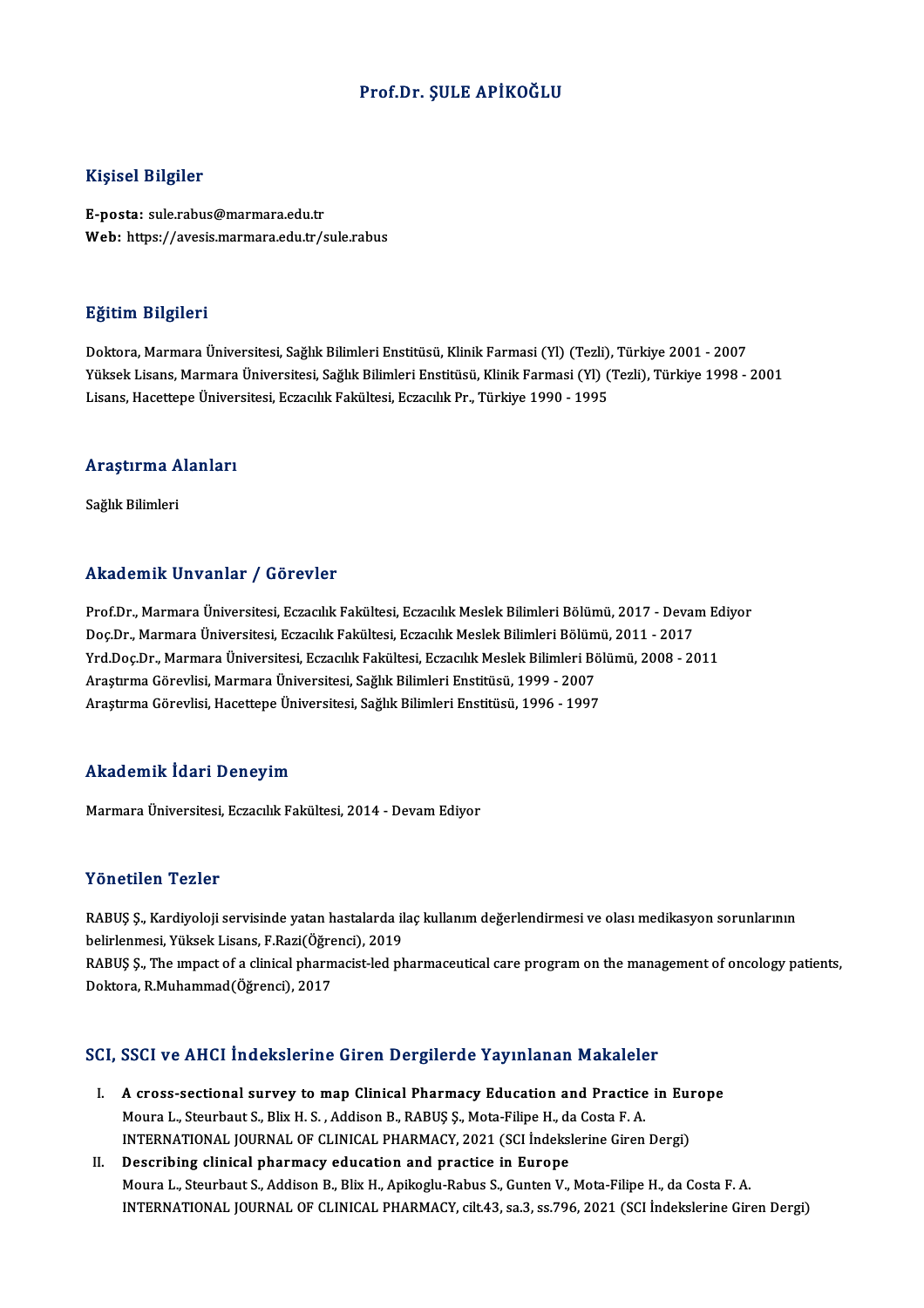III. Significance of a clinical pharmacist-led comprehensive medication management program for<br>hoopitalized ongelegy patients Significance of a clinical pharm<br>hospitalized oncology patients<br>Ilmar P. M., Anikaghy Babye S. VID Significance of a clinical pharmacist-leo<br>hospitalized oncology patients<br>Umar R. M. , Apikoglu-Rabus S., YUMUK P. F.<br>INTERNATIONAL JOURNAL OF CLINICAL PH hospitalized oncology patients<br>Umar R. M. , Apikoglu-Rabus S., YUMUK P. F.<br>INTERNATIONAL JOURNAL OF CLINICAL PHARMACY, cilt.42, sa.2, ss.652-661, 2020 (SCI İndekslerine Giren Dergi) Umar R. M., Apikoglu-Rabus S., YUMUK P. F.<br>INTERNATIONAL JOURNAL OF CLINICAL PHARMACY,<br>IV. Mapping clinical pharmacy education in Europe<br>Moura L. Stourbout S. Jordan von Cunton V. Addison INTERNATIONAL JOURNAL OF CLINICAL PHARMACY, cilt.42, sa.2, ss.652-661, 2020 (SCI İndekslerine Giren Dergi)<br><mark>Mapping clinical pharmacy education in Europe</mark><br>Moura L., Steurbaut S., Jordan-von Gunten V., Addison B., Apikoglu-Ma<mark>ppin</mark><br>Moura L<br>Costa F.<br>INTEPN Moura L., Steurbaut S., Jordan-von Gunten V., Addison B., Apikoglu-Rabus S., Blix H. S. , Kinnear M., van den Ber<br>Costa F.<br>INTERNATIONAL JOURNAL OF CLINICAL PHARMACY, cilt.42, sa.1, ss.225, 2020 (SCI İndekslerine Giren Der Costa F.<br>INTERNATIONAL JOURNAL OF CLINICAL PHARMACY, cilt.42, sa.1, ss.225, 2020 (SCI İndekslerine Giren Dergi)<br>V. Comparison of APACHE II, SAPS II, SAPS II expanded and GCS scoring systems in an intensive care<br>unit in INTERNATIONAL<br>Comparison of<br>unit in Turkey<br>Kocherher E K Comparison of APACHE II, SAPS II, SAPS II expanded<br>unit in Turkey<br>Kocberber E.K., Kizilaslan D., Erdogan C., Apikoglu-Rabus S.<br>INTERNATIONAL JOUPNAL OF CLINICAL PHAPMACY silt 42 unit in Turkey<br>Kocberber E. K. , Kizilaslan D., Erdogan C., Apikoglu-Rabus S.<br>INTERNATIONAL JOURNAL OF CLINICAL PHARMACY, cilt.42, sa.1, ss.247-248, 2020 (SCI İndekslerine Giren Dergi) Kocberber E. K. , Kizilaslan D., Erdogan C., Apikoglu-Rabus S.<br>INTERNATIONAL JOURNAL OF CLINICAL PHARMACY, cilt.42, sa.1, ss.247-248, 2020 (SCI İndekslerine Giren Dergi)<br>VI. Assessment of attitudes and practice of Turkish using virtual patient profiles<br>Apikoglu-Rabus S., Kahya I., Serin M., Yildiz P. Assessment of attitudes and practice of<br>using virtual patient profiles<br>Apikoglu-Rabus S., Kahya I., Serin M., Yildiz P.<br>INTERNATIONAL JOURNAL OF CLINICAL PH INTERNATIONAL JOURNALOF CLINICAL PHARMACY, cilt.41, sa.1, ss.320,2019 (SCI İndekslerineGirenDergi) Apikoglu-Rabus S., Kahya I., Serin M., Yildiz P.<br>INTERNATIONAL JOURNAL OF CLINICAL PHARMACY, cilt.41, sa.1, ss.320, 2019 (SCI İndekslerine Gire<br>VII. An economic study of a potential therapeutic interchange regarding biosim INTERNATIONAL JOURNAL OF CLINICAL<br>**An economic study of a potential the**<br>Apikoglu-Rabus S., Arslan B., Cengiz K. N.<br>INTERNATIONAL JOURNAL OF CLINICAL Apikoglu-Rabus S., Arslan B., Cengiz K. N.<br>INTERNATIONAL JOURNAL OF CLINICAL PHARMACY, cilt.41, sa.1, ss.372, 2019 (SCI İndekslerine Giren Dergi) Apikoglu-Rabus S., Arslan B., Cengiz K. N.<br>INTERNATIONAL JOURNAL OF CLINICAL PHARMACY, cilt.41, sa.1, ss.372, 2019 (SCI Indekslerine Giren Dergi)<br>VIII. Opinions of the Syrian patients about the effect of language barriers INTERNATIONAL JOURNAL OF CLINICAL PHARMACY, cilt.<br>Opinions of the Syrian patients about the effect of<br>services received and about the use of pictograms<br>Anikogly Pabus S. Barri B. Alsalab A. Umar B. M. Opinions of the Syrian patients about the ef<br>services received and about the use of picto<br>Apikoglu-Rabus S., Barri R., Alsaleh A., Umar R. M.<br>INTERNATIONAL JOURNAL OF CLINICAL PHARM services received and about the use of pictograms<br>Apikoglu-Rabus S., Barri R., Alsaleh A., Umar R. M.<br>INTERNATIONAL JOURNAL OF CLINICAL PHARMACY, cilt.41, sa.1, ss.320-321, 2019 (SCI İndekslerine Giren Dergi)<br>A prespective Apikoglu-Rabus S., Barri R., Alsaleh A., Umar R. M.<br>INTERNATIONAL JOURNAL OF CLINICAL PHARMACY, cilt.41, sa.1, ss.320-321, 2019 (SCI İndekslerine Giren D<br>IX. A prospective study on evaluation of clinical pharmacist's i INTERNATIONAL JOURNAL OF CLIN<br>A prospective study on evaluati<br>problems in intensive care unit IX. A prospective study on evaluation of clinical pharmacist's interventions regarding drug-related problems in intensive care unit<br>Kocberber E.K., Apikoglu-Rabus S. INTERNATIONAL JOURNALOF CLINICAL PHARMACY, cilt.41, sa.1, ss.345,2019 (SCI İndekslerineGirenDergi) X. Pharmacists' Opinions and Attitudes Regarding the Ongoing SMART Pharmacy Program Guiding the Nationwide Implementation of Pharmaceutical Care Practices Apikoglu-Rabus S., Cakil E., Kaya K., Ozturk O., Balta E., Turker M., Ozcan V., Uney A. INTERNATIONAL JOURNALOF CLINICAL PHARMACY, cilt.40, sa.1, ss.227,2018 (SCI İndekslerineGirenDergi) XI. Medication errors facing the hospitalized cardiovascular disease patients Sizgen F., Apikoglu-Rabus S., Izzettin F.V. Medication errors facing the hospitalized cardiovascular disease patients<br>Sizgen F., Apikoglu-Rabus S., Izzettin F. V.<br>INTERNATIONAL JOURNAL OF CLINICAL PHARMACY, cilt.40, sa.1, ss.246, 2018 (SCI İndekslerine Giren Dergi)<br> Sizgen F., Apikoglu-Rabus S., Izzettin F. V.<br>INTERNATIONAL JOURNAL OF CLINICAL PHARMACY, cilt.40, sa.1, ss.246, 2018 (SCI İndekslerine Giren Dergi)<br>XII. SMART pharmacy program: guiding the nationwide implementation of phar INTERNATIONAL JOURNAL OF CLINICAL PHARMACY, c<br>SMART pharmacy program: guiding the nationwi<br>preliminary results of the asthma/COPD module<br>Anikogly Bobys S. Ozon V. Bolta E. Tyrker M. Unex A. SMART pharmacy program: guiding the nationwide implementation of pharmaceutical care practices<br>preliminary results of the asthma/COPD module<br>Apikoglu-Rabus S., Ozcan V., Balta E., Turker M., Uney A. preliminary results of the asthma/COPD module<br>Apikoglu-Rabus S., Ozcan V., Balta E., Turker M., Uney A.<br>INTERNATIONAL JOURNAL OF CLINICAL PHARMACY, cilt.40, sa.1, ss.205, 2018 (SCI İndekslerine Giren Dergi)<br>Assessment of s Apikoglu-Rabus S., Ozcan V., Balta E., Turker M., Uney A.<br>INTERNATIONAL JOURNAL OF CLINICAL PHARMACY, cilt.40, sa.1, ss.205, 2018 (SCI Indekslerine<br>XIII. Assessment of chemotherapy-related educational needs of colorectal c INTERNATIONAL JOURNAL OF CLINICAL PHARMACY, cilt.40, sa.1, ss.205, 2018 (SCI 1<br>Assessment of chemotherapy-related educational needs of colorectal cance<br>TEZCAN S., Tanir G. I. , Yilmaz H., Memis S., ŞAHİN Y., YUMUK P. F. , Assessment of chemotherapy-related educational needs of colorectal cancer patients<br>TEZCAN S., Tanir G. I. , Yilmaz H., Memis S., ŞAHİN Y., YUMUK P. F. , Apikoglu-Rabus S.<br>INTERNATIONAL JOURNAL OF CLINICAL PHARMACY, cilt.40 TEZCAN S., Tanir G. I. , Yilmaz H., Memis S., ŞAHİN Y., YUMUK P. F. , Apikogl<br>INTERNATIONAL JOURNAL OF CLINICAL PHARMACY, cilt.40, sa.1, ss.289,<br>XIV. Drug-related problems identified in hospitalized cancer patients<br>Ilmar B INTERNATIONAL JOURNAL OF CLINICAL PH<br>Drug-related problems identified in hos<br>Umar R. M. , YUMUK P. F. , Apikoglu-Rabus S.<br>INTERNATIONAL JOURNAL OF CLINICAL PH Drug-related problems identified in hospitalized cancer patients<br>Umar R. M. , YUMUK P. F. , Apikoglu-Rabus S.<br>INTERNATIONAL JOURNAL OF CLINICAL PHARMACY, cilt.40, sa.1, ss.246, 2018 (SCI İndekslerine Giren Dergi)<br>Dava dava Umar R. M., YUMUK P. F., Apikoglu-Rabus S.<br>INTERNATIONAL JOURNAL OF CLINICAL PHARMACY, cilt.40, sa.1, s:<br>XV. Drug-drug interactions among hospitalized cancer patients<br>Umar R. M., YUMUK P. F., Apikoglu-Rabus S. INTERNATIONAL JOURNAL OF CLINICAL PH<br>Drug-drug interactions among hospital:<br>Umar R. M. , YUMUK P. F. , Apikoglu-Rabus S.<br>INTERNATIONAL JOURNAL OF CLINICAL PH Drug-drug interactions among hospitalized cancer patients<br>Umar R. M. , YUMUK P. F. , Apikoglu-Rabus S.<br>INTERNATIONAL JOURNAL OF CLINICAL PHARMACY, cilt.40, sa.1, ss.246-247, 2018 (SCI İndekslerine Giren Dergi)<br>Innast of na Umar R. M. , YUMUK P. F. , Apikoglu-Rabus S.<br>INTERNATIONAL JOURNAL OF CLINICAL PHARMACY, cilt.40, sa.1, ss.246-247, 2018 (SCI indekslerine Gire<br>XVI. Impact of patient education on glycemic control, medication knowledge lev INTERNATIONAL JOURNAL OF CLINICAL PHARM<br>Impact of patient education on glycemic considerence of patients with type 2 diabetes<br>Anikosly Bebye S. Sove M. OKUVAN B. Igratin E XVI. Impact of patient education on glycemic control, medication knowledge level and medication<br>adherence of patients with type 2 diabetes<br>Apikoglu-Rabus S., Sero M., OKUYAN B., Izzettin F. V. INTERNATIONAL JOURNALOF CLINICAL PHARMACY, cilt.39, sa.1, ss.264-265,2017 (SCI İndekslerineGirenDergi)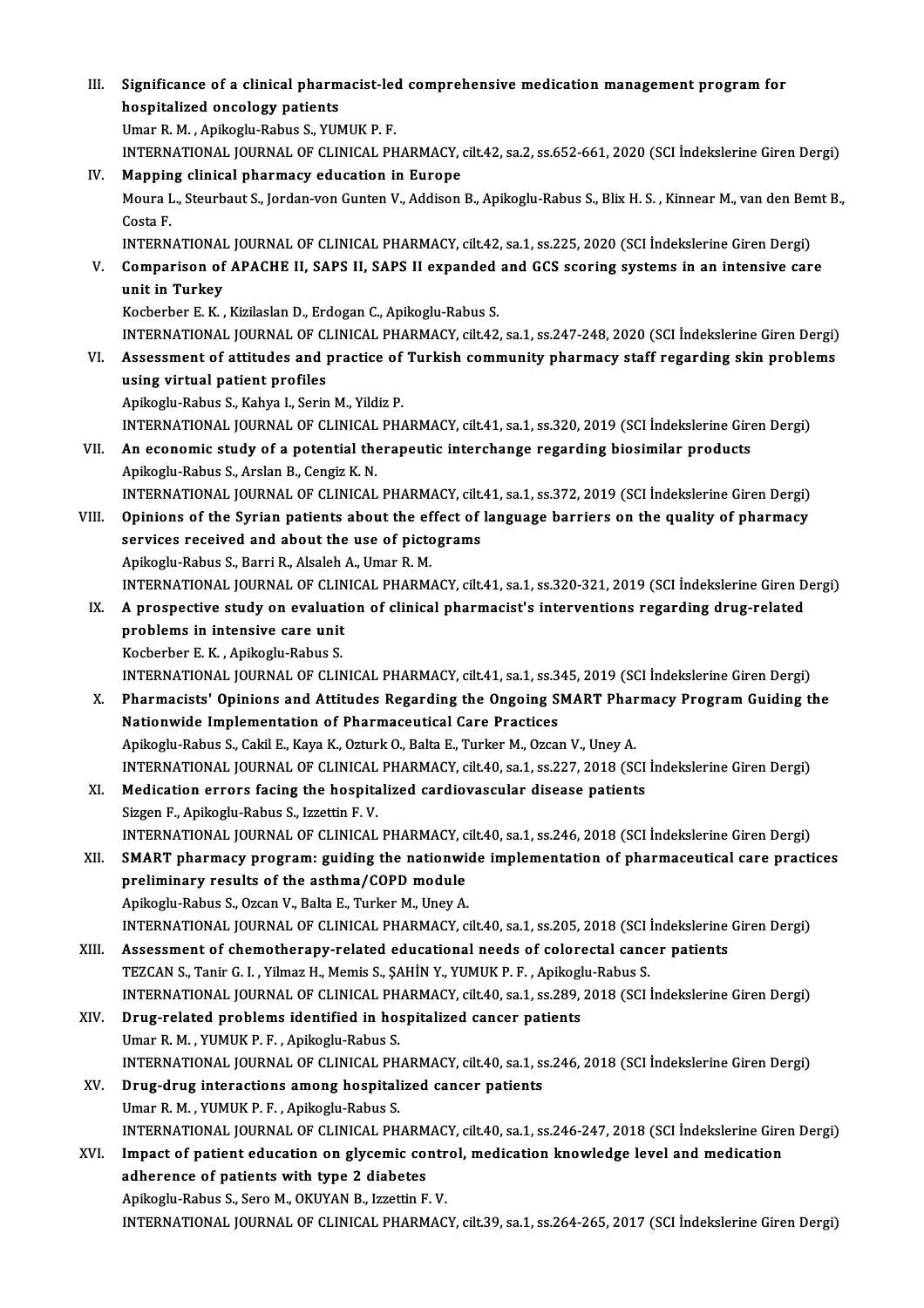| XVII.   | Clinical pharmacists and clinical pharmacologists: colleagues or opponents?                                                                                                                               |
|---------|-----------------------------------------------------------------------------------------------------------------------------------------------------------------------------------------------------------|
|         | Koluman F., Apikoglu-Rabus S.                                                                                                                                                                             |
|         | INTERNATIONAL JOURNAL OF CLINICAL PHARMACY, cilt.39, sa.1, ss.255, 2017 (SCI Indekslerine Giren Dergi)                                                                                                    |
| XVIII.  | Impact of a pharmaceutical care program on glycemic control, medication knowledge and medication                                                                                                          |
|         | adherence levels of type 2 diabetic patients residing at a nursing home<br>Saglam N., Apikoglu-Rabus S., OKUYAN B., Izzettin F. V., Yildirim N.                                                           |
|         | INTERNATIONAL JOURNAL OF CLINICAL PHARMACY, cilt.39, sa.1, ss.265, 2017 (SCI İndekslerine Giren Dergi)                                                                                                    |
| XIX.    | Type 2 diabetes risk assessment program for children and adolescents at the community pharmacy                                                                                                            |
|         | setting                                                                                                                                                                                                   |
|         | Apikoglu-Rabus S., Kocberber E. K., Izzettin F. V.                                                                                                                                                        |
|         | INTERNATIONAL JOURNAL OF CLINICAL PHARMACY, cilt.39, sa.1, ss.318-319, 2017 (SCI İndekslerine Giren Dergi)                                                                                                |
| XX.     | Drug-drug interactions identified for cardiac transplant recipients                                                                                                                                       |
|         | Apikoglu-Rabus S., Rabus M. B., Ozkan O., SAHİN Y., Izzettin F. V.                                                                                                                                        |
|         | INTERNATIONAL JOURNAL OF CLINICAL PHARMACY, cilt.39, sa.1, ss.264, 2017 (SCI İndekslerine Giren Dergi)                                                                                                    |
| XXI.    | Drug-related problems and pharmacist interventions in a cohort of patients with asthma and chronic                                                                                                        |
|         | obstructive pulmonary disease                                                                                                                                                                             |
|         | Apikoglu-Rabus S., Yesilyaprak G., Izzettin F.V.                                                                                                                                                          |
|         | RESPIRATORY MEDICINE, cilt.120, ss.109-115, 2016 (SCI Indekslerine Giren Dergi)                                                                                                                           |
| XXII.   | Translation and psychometric evaluation of the Turkish version of the pharmacy students'                                                                                                                  |
|         | perceptions of preparedness to provide pharmaceutical care scale.                                                                                                                                         |
|         | Okuyan B., Sancar M., Ay P., Demirkan K., Apikoglu-Rabus S., Izzettin F. V.                                                                                                                               |
|         | Die Pharmazie, cilt.71, sa.10, ss.613-616, 2016 (SCI Expanded Indekslerine Giren Dergi)                                                                                                                   |
| XXIII.  | In vitro effects of nitric oxide donors on apoptosis and oxidative/nitrative protein modifications in                                                                                                     |
|         | ADP-activated platelets                                                                                                                                                                                   |
|         | Sener A., Egemen G., Cevik O., Yanikkaya-Demirel G., Apikoglu-Rabus S., Ozsavci D.                                                                                                                        |
|         | HUMAN & EXPERIMENTAL TOXICOLOGY, cilt.32, sa.3, ss.225-235, 2013 (SCI İndekslerine Giren Dergi)                                                                                                           |
| XXIV.   | Turkish pharmacists' counseling practices and attitudes regarding emergency contraceptive pills                                                                                                           |
|         | Apikoglu-Rabus S., Clark P. M., Izzettin F. V.                                                                                                                                                            |
|         | INTERNATIONAL JOURNAL OF CLINICAL PHARMACY, cilt.34, sa.4, ss.579-586, 2012 (SCI Indekslerine Giren Dergi)<br>Comparison of the protective effects of various antiulcer agents alone or in combination on |
| XXV.    | indomethacin-induced gastric ulcers in rats                                                                                                                                                               |
|         | Izzettin F.V., SANCAR M., OKUYAN B., Apikoglu-Rabus S., Cevikbas U.                                                                                                                                       |
|         | EXPERIMENTAL AND TOXICOLOGIC PATHOLOGY, cilt.64, sa.4, ss.339-343, 2012 (SCI Indekslerine Giren Dergi)                                                                                                    |
| XXVI.   | Influence of Platelet gamma-Glutamyltransferase on Oxidative Stress and Apoptosis in the Presence                                                                                                         |
|         | of Holo-Transferrin                                                                                                                                                                                       |
|         | Sener A., Cevik O., Yanikkaya-Demirel G., Apikoglu-Rabus S., Ozsavci D.                                                                                                                                   |
|         | FOLIA BIOLOGICA, cilt.58, sa.5, ss.193-202, 2012 (SCI İndekslerine Giren Dergi)                                                                                                                           |
| XXVII.  | Determination of knowledge and attitude of self-care among patients with hypertension                                                                                                                     |
|         | Okuyan B., Gules M., Sancar M., Rabus S. A., Carli B. S., Izzettin F. V.                                                                                                                                  |
|         | INTERNATIONAL JOURNAL OF CLINICAL PHARMACY, cilt.33, sa.2, ss.424, 2011 (SCI İndekslerine Giren Dergi)                                                                                                    |
| XXVIII. | Outcomes of diabetes risk-testing performed at community pharmacy setting                                                                                                                                 |
|         | Apikoglu-Rabus S., Ture Z., Sancar M., Okuyan B., Soydeger-Carli B., Yilmaz Z., Izzettin F. V.                                                                                                            |
|         | INTERNATIONAL JOURNAL OF CLINICAL PHARMACY, cilt.33, sa.2, ss.401-402, 2011 (SCI İndekslerine Giren Dergi)                                                                                                |
| XXIX.   | Cardiovascular disease risk assessment among patients with hyperlipidemia at a community                                                                                                                  |
|         | pharmacy setting                                                                                                                                                                                          |
|         | Sancar M., Akyildiz E., Okuyan B., Rabus S. A., Carli B. S., Yilmaz Z., Izzettin F. V.                                                                                                                    |
|         | INTERNATIONAL JOURNAL OF CLINICAL PHARMACY, cilt.33, sa.2, ss.429-430, 2011 (SCI İndekslerine Giren Dergi)                                                                                                |
| XXX.    | Effect of addition of montelukast to the asthma maintenance treatment on the clinical and                                                                                                                 |
|         | humanistic outcomes                                                                                                                                                                                       |
|         | Yildirim E., Apikoglu-Rabus S., Yildiz P., Sancar M., Anil B., Izzettin F.V.                                                                                                                              |
|         | INTERNATIONAL JOURNAL OF CLINICAL PHARMACY, cilt.33, sa.2, ss.449, 2011 (SCI Indekslerine Giren Dergi)                                                                                                    |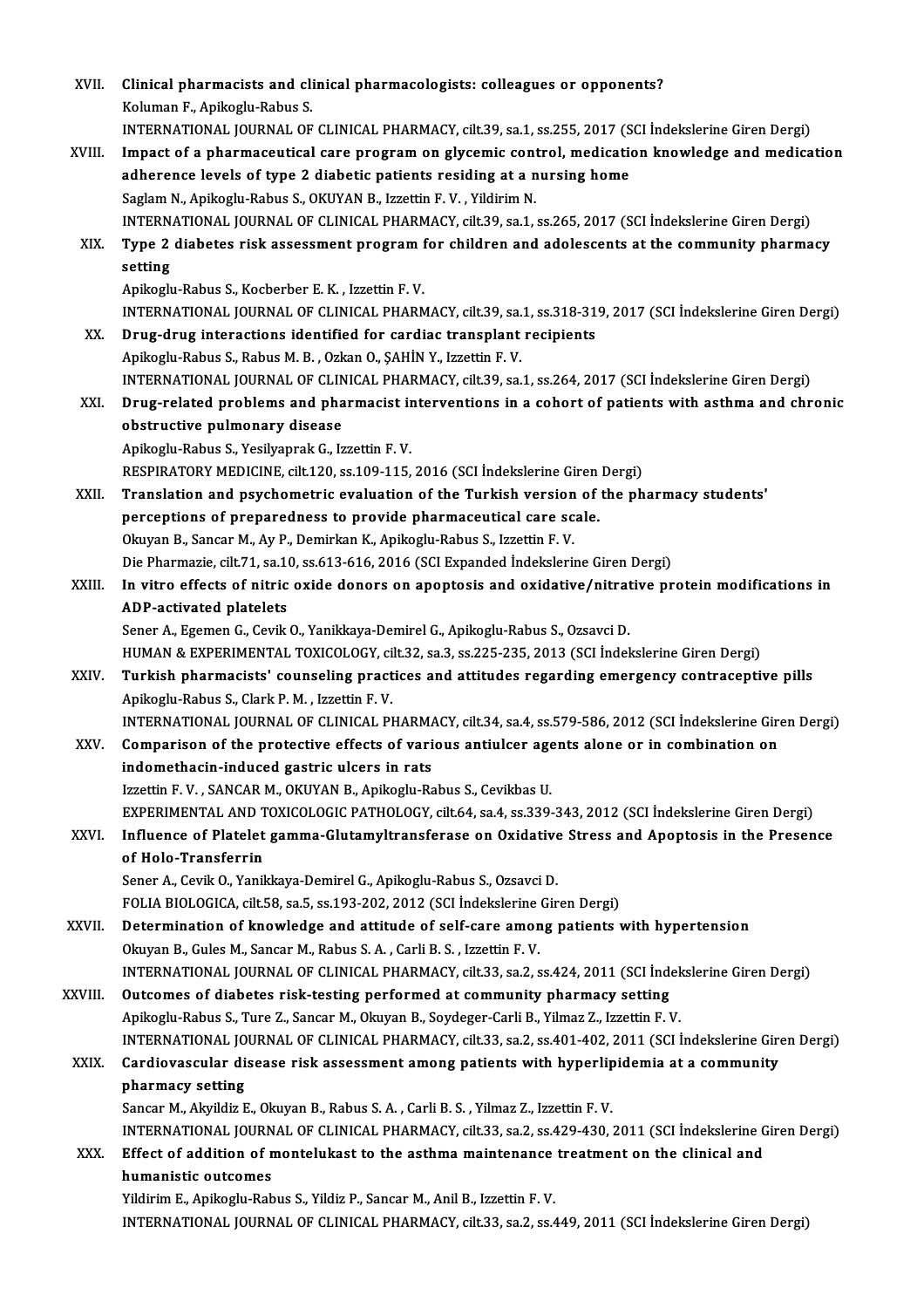| XXXI.         | Characteristics of the drug-disease information service demanded from the community pharmacist                                                                                       |
|---------------|--------------------------------------------------------------------------------------------------------------------------------------------------------------------------------------|
|               | Apikoglu-Rabus S., Pakalpakcil O., Okuyan B., Sancar M., Soydeger-Carli B., Izzettin F. V.                                                                                           |
| XXXII.        | INTERNATIONAL JOURNAL OF CLINICAL PHARMACY, cilt.33, sa.2, ss.335-336, 2011 (SCI Indekslerine Giren Dergi)<br>How much do the faculty courses contribute to daily pharmacy practice? |
|               | Apikoglu-Rabus S., Sancar M., Izzettin F. V.                                                                                                                                         |
|               | INTERNATIONAL JOURNAL OF CLINICAL PHARMACY, cilt.33, sa.2, ss.298, 2011 (SCI Indekslerine Giren Dergi)                                                                               |
| XXXIII.       | Turkish pharmacy technicians' counseling practices and attitudes regarding emergency                                                                                                 |
|               | contraceptive pills                                                                                                                                                                  |
|               | Apikoglu-Rabus S., SANCAR M., OKUYAN B., Izzettin F. V.                                                                                                                              |
|               | AFRICAN JOURNAL OF PHARMACY AND PHARMACOLOGY, cilt.5, sa.1, ss.60-66, 2011 (SCI Indekslerine Giren                                                                                   |
|               | Dergi)                                                                                                                                                                               |
| <b>XXXIV</b>  | Rhabdomyolysis Secondary to Tetanus Toxoid Administration in a Patient Following Minor                                                                                               |
|               | Laceration                                                                                                                                                                           |
|               | Hursitoglu M., Cikrikcioglu M. A., Gundogan E., Ozkan O., Cordan I., Yigit Y., Kara O., Soysal P., Rabus S. A., Celepkolu                                                            |
|               | T, et al.                                                                                                                                                                            |
|               | JOURNAL OF CLINICAL PHARMACOLOGY, cilt.51, sa.1, ss.110-111, 2011 (SCI İndekslerine Giren Dergi)                                                                                     |
| XXXV.         | Effect of topical insulin on cutaneous wound healing in rats with or without acute diabetes                                                                                          |
|               | Apikoglu-Rabus S., Izzettin F.V., Turan P., Ercan F.                                                                                                                                 |
|               | CLINICAL AND EXPERIMENTAL DERMATOLOGY, cilt.35, sa.2, ss.180-185, 2010 (SCI İndekslerine Giren Dergi)                                                                                |
| XXXVI.        | Comparative effectiveness of Glycyrrhiza glabra vs. omeprazole and misoprostol for the treatment                                                                                     |
|               | of aspirin-induced gastric ulcers                                                                                                                                                    |
|               | SANCAR M., Hantash T., OKUYAN B., Apikoglu-Rabus S., Cirakli Z., Gulluoglu M. G., Izzettin F. V.                                                                                     |
|               | AFRICAN JOURNAL OF PHARMACY AND PHARMACOLOGY, cilt.3, sa.12, ss.615-620, 2009 (SCI Indekslerine Giren                                                                                |
|               | Dergi)<br>Improvement of diabetes indices of care by a short pharmaceutical care program                                                                                             |
| <b>XXXVII</b> | Turnacilar M., SANCAR M., Apikoglu-Rabus S., Hursitoglu M., Izzettin F. V.                                                                                                           |
|               | PHARMACY WORLD & SCIENCE, cilt.31, sa.6, ss.689-695, 2009 (SCI İndekslerine Giren Dergi)                                                                                             |
| XXXVIII.      | Community pharmacists' opinion on pharmaceutical care practice in Turkey                                                                                                             |
|               | SANCAR M., OKUYAN B., RABUŞ Ş., Izzettin F. V.                                                                                                                                       |
|               | PHARMACY WORLD & SCIENCE, cilt.31, sa.1, ss.97, 2009 (SCI Indekslerine Giren Dergi)                                                                                                  |
| <b>XXXIX</b>  | Quality of life in patients with tuberculosis                                                                                                                                        |
|               | Izzettin F.V., Eminzade S., Apikoglu-Rabus S., Karagoz T.                                                                                                                            |
|               | PHARMACY WORLD & SCIENCE, cilt.31, sa.1, ss.61-62, 2009 (SCI Indekslerine Giren Dergi)                                                                                               |
| XL.           | The economic impact of a generic substitution based reimbursement system for type-2 diabetes                                                                                         |
|               | Apikoglu-Rabus S., Yurtseven S. P., Guler O., Soydeger B., Rabus M. B., Demircioglu S. A., Izzettin F. V.                                                                            |
|               | PHARMACY WORLD & SCIENCE, cilt.31, sa.1, ss.106-107, 2009 (SCI Indekslerine Giren Dergi)                                                                                             |
| XLI.          | Five-year follow-up of drug utilization for secondary prevention in coronary artery disease                                                                                          |
|               | RABUŞ Ş., Izzettin F. V., SANCAR M., Karakaya O., Kargin R., Yakut C.                                                                                                                |
|               | PHARMACY WORLD & SCIENCE, cilt.30, sa.6, ss.753-758, 2008 (SCI Indekslerine Giren Dergi)                                                                                             |
| XLII.         | Fourth-grade pharmacy students prefer kinesthetic learning                                                                                                                           |
|               | RABUŞ Ş., Izzettin F. V.                                                                                                                                                             |
|               | PHARMACY WORLD & SCIENCE, cilt.30, sa.5, ss.687, 2008 (SCI Indekslerine Giren Dergi)                                                                                                 |
| XLIII.        | Cardiovascular drugs: prescription profiles and the economic impact of a generic-based                                                                                               |
|               | reimbursement system<br>Cinemre-Solmaz N. B., Burat K., RABUŞ Ş.                                                                                                                     |
|               | PHARMACY WORLD & SCIENCE, cilt.30, sa.5, ss.716-717, 2008 (SCI Indekslerine Giren Dergi)                                                                                             |
| XLIV.         | Assessment of drug utilization profiles, attitudes and knowledge on "performance enhancing drugs"                                                                                    |
|               | among players of the amateur football league                                                                                                                                         |
|               | Ayca B, RABUŞ Ş                                                                                                                                                                      |
|               | PHARMACY WORLD & SCIENCE, cilt.30, sa.5, ss.719, 2008 (SCI Indekslerine Giren Dergi)                                                                                                 |
| XLV.          | Cardiovascular drug prescription in type 2 diabetes                                                                                                                                  |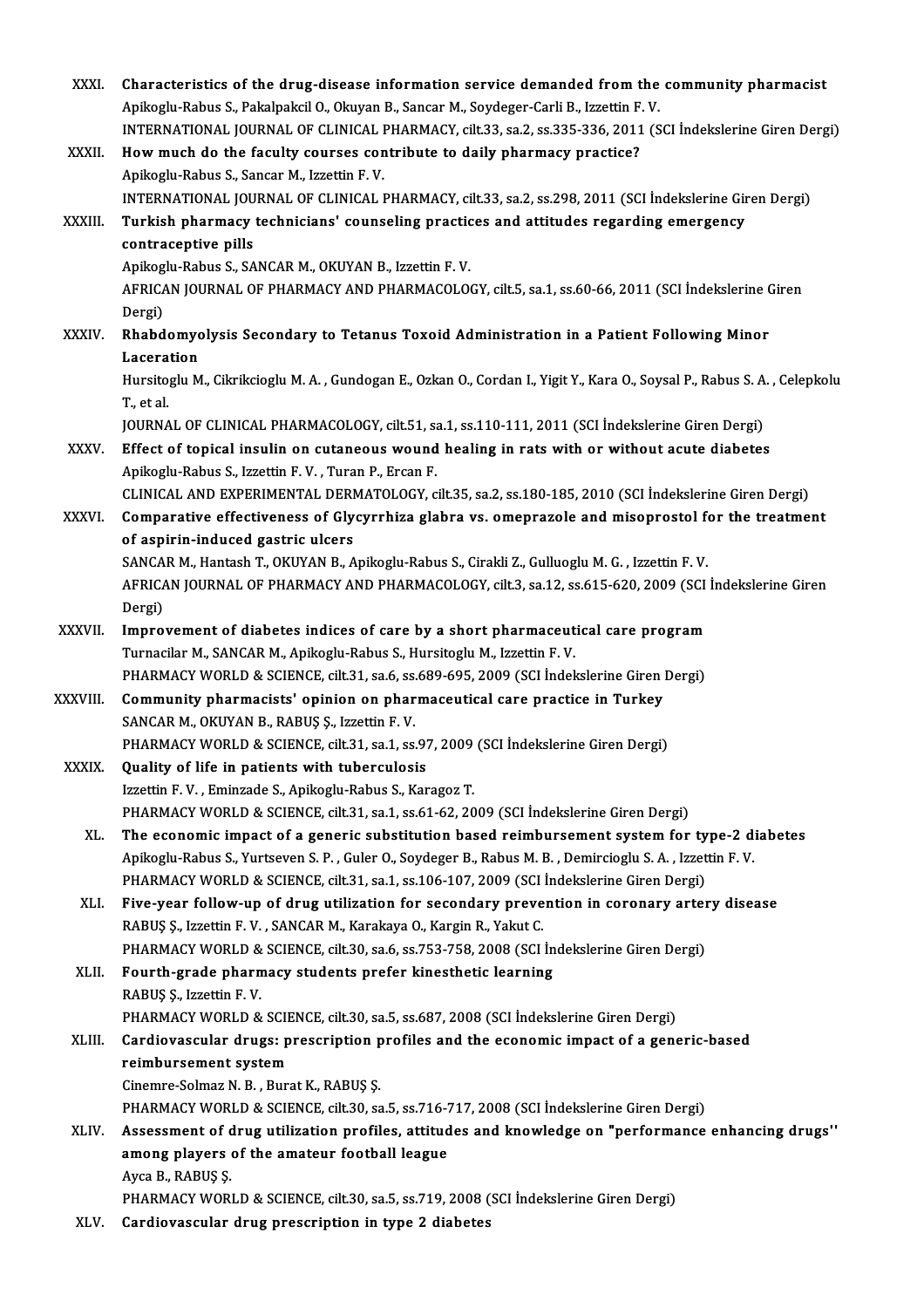Izzettin F.V., Rabus S.A., Sancar M., Gebeloglu N., Hursitoglu M. Izzettin F. V. , Rabus S. A. , Sancar M., Gebeloglu N., Hursitoglu M.<br>PHARMACY WORLD & SCIENCE, cilt.29, sa.5, ss.513-514, 2007 (SCI İndekslerine Giren Dergi)<br>Massive areatine kinese inarease during quetianine and mirtagen Izzettin F. V., Rabus S. A., Sancar M., Gebeloglu N., Hursitoglu M.<br>PHARMACY WORLD & SCIENCE, cilt.29, sa.5, ss.513-514, 2007 (SCI Indekslerine Giren Den<br>XLVI. Massive creatine kinase increase during quetiapine and mirtaza PHARMACY WORLD & SCIENCE, cilt.29, sa.5, ss.<br>Massive creatine kinase increase during q<br>Rabus S. A. , Izzettin F. V. , Rabus M. B. , Bilici M.<br>BHABMACY WORLD & SCIENCE, silt 20, sa 5, ss. Massive creatine kinase increase during quetiapine and mirtazapine treatment<br>Rabus S. A. , Izzettin F. V. , Rabus M. B. , Bilici M.<br>PHARMACY WORLD & SCIENCE, cilt.29, sa.5, ss.460-461, 2007 (SCI İndekslerine Giren Dergi) XLVII. Effect of pharmacist-led patient education on adherence to tuberculosis treatment PHARMACY WORLD & SCIENCE, cilt.29, sa.5, ss.460-461<br>Effect of pharmacist-led patient education on ad<br>Clark P. M. , Karagoz T., Apikoglu-Rabus S., Izzettin F. V.<br>AMERICAN JOURNAL OF HEALTH SYSTEM PHARMACY AMERICAN JOURNAL OF HEALTH-SYSTEM PHARMACY, cilt.64, sa.5, ss.497-506, 2007 (SCI İndekslerine Giren<br>Dergi) Clark P<br>AMERI<br>Dergi)<br>The ef AMERICAN JOURNAL OF HEALTH-SYSTEM PHARMACY, cilt.64, sa.5, ss.497-506, 2007 (SCI İndekslerine Gir<br>Dergi)<br>XLVIII. The effect of exercise on urinary gamma-glutamyl transferase and protein levels of volleyball Dergi)<br>The effe<br>players The effect of exercise on urinary<br>players<br>Ayca B., Sener A., Rabus S. A. , Oba R.<br>JOUPNAL OF SPOPTS MEDICINE AND players<br>Ayca B., Sener A., Rabus S. A. , Oba R.<br>JOURNAL OF SPORTS MEDICINE AND PHYSICAL FITNESS, cilt.46, sa.4, ss.623-627, 2006 (SCI İndekslerine Giren Ayca B<br>JOURN<br>Dergi)<br>Pharm JOURNAL OF SPORTS MEDICINE AND PHYSICAL FITNESS, cilt.46, sa.4, ss.623-627, 2006<br>Dergi)<br>XLIX. Pharmacoeconomic comparison of Helicobacter pylori eradication regimens<br>Sangar M. Jungtin E.V. Anikogly Pebus S. Bosisik E. Tamu Dergi)<br><mark>Pharmacoeconomic comparison of Helicobacter pylori eradicati</mark>c<br>Sancar M., Izzettin F. V. , Apikoglu-Rabus S., Besisik F., Tozun N., Dulger G.<br>PHAPMACY WORLD & SCIENCE sit 29, so 4, se 207, 214, 2006 (SCI Indels Pharmacoeconomic comparison of Helicobacter pylori eradication regimens<br>Sancar M., Izzettin F. V. , Apikoglu-Rabus S., Besisik F., Tozun N., Dulger G.<br>PHARMACY WORLD & SCIENCE, cilt.28, sa.4, ss.207-214, 2006 (SCI İndeksle Sancar M., Izzettin F. V. , Apikoglu-Rabus S., Besisik F., Tozun N., Dulger G.<br>PHARMACY WORLD & SCIENCE, cilt.28, sa.4, ss.207-214, 2006 (SCI Indekslerine Giren D.<br>L. Severe creatine kinase increase during quetiapine and m PHARMACY WORLD & SCIENCE, cilt.28, sa.4, ss.207-214, 2006 (SCI Indekslerine Giren Dergi) Severe creatine kinase increase during quetiapine and mirtazapine treatment<br>Rabus S., Izzettin F., Rabus M., Bilici M.<br>PSYCHOPHARMACOLOGY, cilt.185, sa.2, ss.263-264, 2006 (SCI İndekslerine Giren Dergi)<br>Cest effectivenese

LI. Cost-effectiveness of thrombolytics: a simplified model<br>Rabus S., Izzettin F., Sancar M., Rabus M., Kirma C., Yakut C. PSYCHOPHARMACOLOGY, cilt.185, sa.2, ss.263-264, 2006 (<br>Cost-effectiveness of thrombolytics: a simplified mo<br>Rabus S., Izzettin F., Sancar M., Rabus M., Kirma C., Yakut C.<br>PHAPMACY WORLD & SCIENCE cilt.27, sa.2, ss.242, 249 PHARMACY WORLD & SCIENCE, cilt.27, sa.3, ss.243-248, 2005 (SCI İndekslerine Giren Dergi)

### Diğer Dergilerde Yayınlanan Makaleler

- I. Opinion and Knowledge Towards Pharmaceutical Care Of The Pharmacists Participated in Clinical Pharmacy and Pharmaceutical Care Continuing Education Program SANCAR M., OKUYAN B., RABUŞ Ş., İZZETTİN F. V. Pharmacy and Pharmaceutical Care Continuing Education Program<br>SANCAR M., OKUYAN B., RABUŞ Ş., İZZETTİN F. V.<br>Turkish Journal of Pharmaceutical Sciences, cilt.10, sa.2, ss.245-254, 2013 (Diğer Kurumların Hakemli Dergileri)<br>
- SANCAR M., OKUYAN B., RABUŞ Ş., İZZETTİN F. V.<br>Turkish Journal of Pharmaceutical Sciences, cilt.10, sa.2, ss.245-254, 2013 (Diğer Kurumların Hakemli Dergiler<br>II. Evaluation of the Effect of Fibrin Glue Prepared from Si Turki<br><mark>Evalı</mark><br>Rats Evaluation of the Effect of Fibrin Glue Prepared from Single Done<br>Rats<br>AKSOY H., RABUŞ Ş., URAS F., SAVCI N., ALATLI C., ERSEVEN G., EMEKLİ N.<br>Hasettana University Jaunnal of Pharmagy, ca 83, 2000 (Dižan Kurumlanın

Rats<br>AKSOY H., RABUŞ Ş., URAS F., SAVCI N., ALATLI C., ERSEVEN G., EMEKLİ N.<br>Hacettepe University Journal of Pharmacy, ss.83, 2009 (Diğer Kurumların Hakemli Dergileri)

# naceuepe oniversity jour<br>Kitap & Kitap Bölümleri

- itap & Kitap Bö<br>I. İlaç Güvenliği<br>İzzerrin E V I. İlaç Güvenliği<br>İZZETTİN F. V., RABUŞ Ş., OKUYAN B., SANCAR M. Hastane Yönetimi, Haydar Sur, Tunçay Palteki, Editör, Nobel Tıp Kitabevleri, ss.561-576, 2013 İZZETTİN F. V. , RABUŞ Ş., OK<br>Hastane Yönetimi, Haydar Su<br>II. Tüberkülozdan Korunma<br>RABUS S. OYUYAN B
	- Hastane Yönetimi, Hay<br><mark>Tüberkülozdan Kor</mark><br>RABUŞ Ş., OKUYAN B.<br>Konuman Sağlık Bahh RABUŞ Ş., OKUYAN B.<br>Koruyucu Sağlık Rehberi, Yakıncı Cengiz, Yeşilada Erdem, Editör, Türk Eczacıları Birliği Eczacılık Akademisi Yayınları, ss.464-467,2012

# rayınları, ss.464-467, 2012<br>Hakemli Kongre / Sempozyum Bildiri Kitaplarında Yer Alan Yayınlar akemli Kongre / Sempozyum Bildiri Kitaplarında<br>I. "Diabetes Pharmacotherapy" Diyabet farmakoterapisi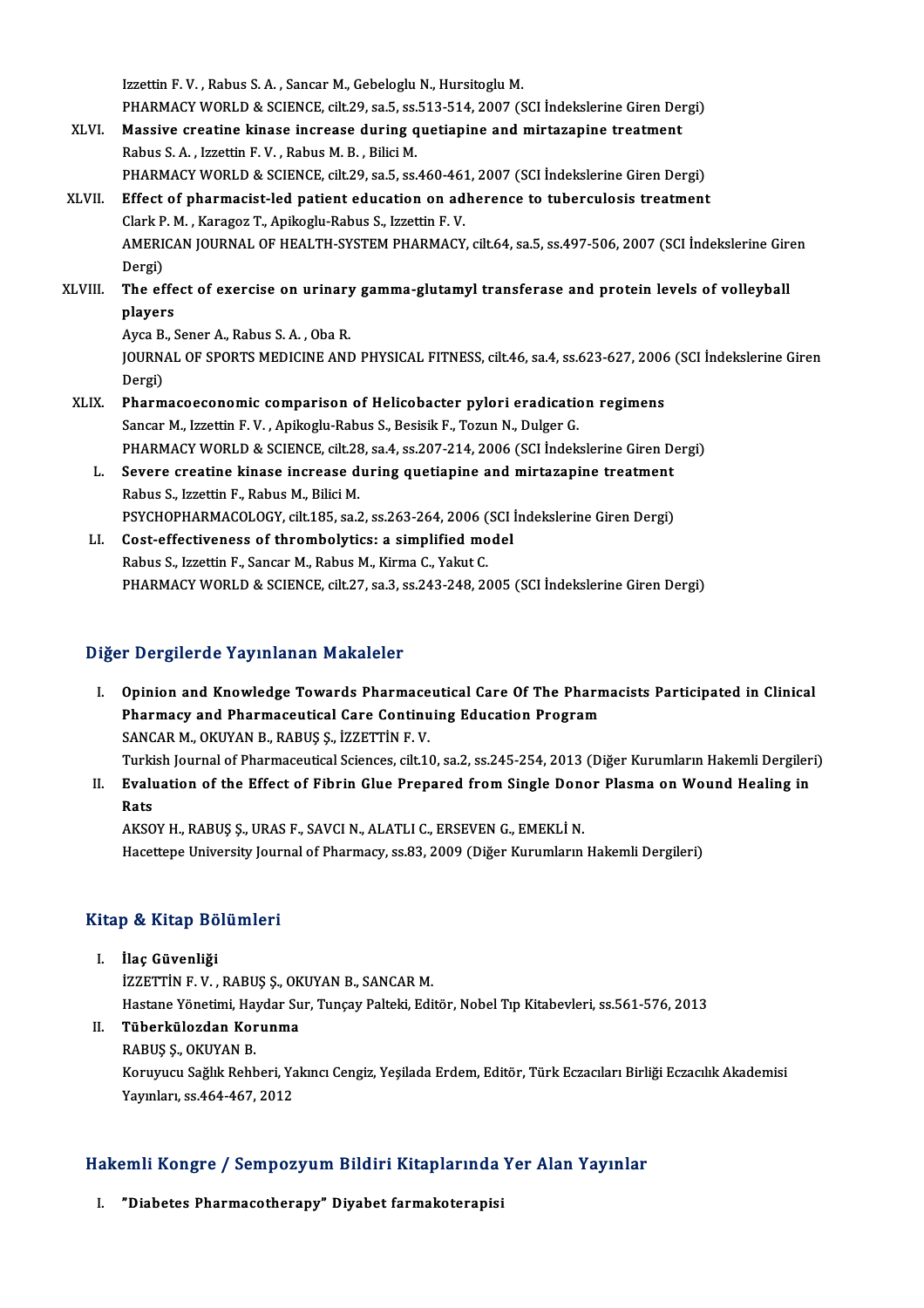RABUŞ Ş.

RABUŞ Ş.<br>Kronik Hastalıklarda Akılcı İlaç Kullanımı Çalıştayı, Klinik Eczacılık Derneği, Kütahya, Türkiye, 07 Şubat 2020<br>Assessment of the perseived sosial sunnest and its relationship with the medisation adherense

RABUŞ Ş.<br>I . Kronik Hastalıklarda Akılcı İlaç Kullanımı Çalıştayı, Klinik Eczacılık Derneği, Kütahya, Türkiye, 07 Şubat<br>I . Assessment of the perceived social support and its relationship with the medication adherence of<br>i Kronik Hastalıklarda Akılcı İlaç Kullar<br>Assessment of the perceived soc<br>individuals with chronic disease<br><sup>Vinou E.</sup> <sup>Hilt B. Sori H. Büyülter S. Bu</sup> II. Assessment of the perceived social support and its relationship with the medication adherence of individuals with chronic disease<br>Kinay E., Ilik B., Sari H., Büyüker S., Buyuk A., RABUŞ Ş.

3rd International Public Health Congress, Antalya, Türkiye, 26 - 30 Kasım 2019

## Kinay E., Ilik B., Sari H., Büyüker S., Buyuk A., RABUŞ Ş.<br>3rd International Public Health Congress, Antalya, Türkiye, 26 - 30 Kasım 2019<br>III. The impact of a pictogram-assisted diabetes-counseling program on the outco 3rd International P<br>The impact of a p<br>diabetic patients<br>PAPUS S Alcalib A The impact of a p<br>diabetic patients<br>RABUŞ Ş., Alsalih A.<br>2rd International B. diabetic patients<br>RABUŞ Ş., Alsalih A.<br>3rd International Public Health Congress, Antalya, Türkiye, 26 - 30 Kasım 2019<br>Evaluation of medication knowledge and medication use behaviors of

RABUŞ Ş., Alsalih A.<br>3rd International Public Health Congress, Antalya, Türkiye, 26 - 30 Kasım 2019<br>IV. Evaluation of medication knowledge and medication use behaviors of the patients visiting<br>community pharmacios 3rd International Public He<br>**Evaluation of medicatio<br>community pharmacies.**<br>PAPUS S. Purnk A Evaluation of mee<br>community pharr<br>RABUŞ Ş., Buyuk A.<br>2nd International B co<mark>mmunity pharmacies.</mark><br>RABUŞ Ş., Buyuk A.<br>3rd International Public Health Congress, Antalya, Türkiye, 26 - 30 Kasım 2019<br>"Pharmaceutisel sare and systematis annreash ta treatment" Farmasê

- RABUŞ Ş., Buyuk A.<br>3rd International Public Health Congress, Antalya, Türkiye, 26 30 Kasım 2019<br>V. "Pharmaceutical care and systematic approach to treatment" Farmasötik bakım ve tedaviye<br>sistematik veklasım 3rd International Publi<br>"Pharmaceutical care<br>sistematik yaklaşım<br>PAPUS S "Pharma<br>sistemat<br>RABUŞ Ş.<br>Pharmati sistematik yaklaşım<br>RABUŞ Ş.<br>Pharmetic Girisimci Eczacılar Derneği Polifarmasi ve Akılcı İlaç Kullanımı Sempozyumu, Eskişehir, Türkiye, 8 - 10
	-

Kasım2019 Pharmetic Girişimci Eczacılar Derneği Polifarmasi ve Akılcı İlaç Kullanımı Sempozyumu, Eskişehir, Türki<br>Kasım 2019<br>VI. "Information sources and drug ınformation" Bilgi kaynaklarına erişim ve ilaç danışmanlığı<br>RARIIS S

Kasım 20<br>"Informa<br>RABUŞ Ş.<br>Pharmati "Information sources and drug ınformation" Bilgi kaynaklarına erişim ve ilaç danışmanlığı<br>RABUŞ Ş.<br>Pharmetic Girişimci Eczacılar Derneği Polifarmasi ve Akılcı İlaç Kullanımı Sempozyumu, Eskişehir, Türkiye, 8 - 10<br>Kasım 201

RABUŞ Ş.<br>Pharmetic Girişimci Eczacılar Derneği Polifarmasi ve Akılcı İlaç Kullanımı Sempozyumu, Eskişehir, Türkiye, 8 - 10<br>Kasım 2019

VII. Mapping clinical pharmacy education in Europe.

Kasım 2019<br><mark>Mapping clinical pharmacy education in Europe.</mark><br>Moura L., Steurbaut S., Jordan von Gunten V., Addison B., RABUŞ Ş., Salvesen Blix H.<br>European Society of Clinical Pharmacy(ESCP), 49th European Symposium on Clini European Society of Clinical Pharmacy(ESCP)-48th European Symposium on Clinical Pharmacy, Ljubljana, Moura L., Steurbaut S., Jordan<br>European Society of Clinical I<br>Slovenya, 23 - 25 Ekim 2019<br>Companison of ABACHE 3 Slovenya, 23 - 25 Ekim 2019

VIII. Comparison of APACHE 2, SAPS 2, SAPS 2 Expanded and GCS scoring systems in an intensive care<br>unit in Turkey Comparison of APACHE 2, SAPS 2, SAPS 2 Expande<br>unit in Turkey<br>Karatas Kocberber E., Kızılaslan D., Erdogan C., RABUŞ Ş.<br>European Society of Clinical Pharmagy(ESCP), 19th Euro

European Society of Clinical Pharmacy(ESCP) - 48th European Symposium on Clinical Pharmacy, Ljubljana,<br>Slovenya, 23 - 25 Ekim 2019 Karatas Kocberber E., Kızılasl<br>European Society of Clinical I<br>Slovenya, 23 - 25 Ekim 2019<br>"Proventive pharmasu ser European Society of Clinical Pharmacy(ESCP) - 48th European Symposium on Clinical Pharmacy, Ljubljana,<br>Slovenya, 23 - 25 Ekim 2019<br>IX. "Preventive pharmacy services at community pharmacies" Serbest eczanelerde koruyucu ecz

## Slovenya, 2:<br>**"Preventiv"**<br>hizmetleri<br><sup>RARIIS</sup> S "Prevent<br>hizmetle<br>RABUŞ Ş.<br>İstanbul E hizmetleri<br>RABUŞ Ş.<br>İstanbul Eczacılık Buluşması, İstanbul, Türkiye, 11 Mayıs 2019

RABUŞ Ş.<br>İstanbul Eczacılık Buluşması, İstanbul, Türkiye, 11 Mayıs 2019<br>X. "Do weight-loss supplements really help?" Zayıflama ürünleri gerçekten etkili mi?<br>RABUS S İstanbul <mark>I</mark><br>"Do weig<br>RABUŞ Ş.<br>Kadılöy k "Do weight-loss supplements really help?" Zayıfla<br>RABUŞ Ş.<br>Kadıköy Kent Konseyi, İstanbul, Türkiye, 02 Mayıs 2019<br>"Clinisal nharması: workshan an sase studies" Kli

Kadıköy Kent Konseyi, İstanbul, Türkiye, 02 Mayıs 2019

# RABUŞ Ş.<br>Kadıköy Kent Konseyi, İstanbul, Türkiye, 02 Mayıs 2019<br>XI. "Clinical pharmacy workshop on case studies" Klinik eczacılık atölyesi<br>RABUS S. "Clinical pharmacy workshop on case studies" Klinik eczacılık atölyesi<br>RABUŞ Ş.<br>Türk Eczacılar Birliği Gençlik Komisyonu 2.Ulusal Kongresi, Ankara, Türkiye, 22 - 24 Şubat 2019<br>"Warksban an Pharmaceutical care" farmasğtik b

XII. "Workshop on Pharmaceutical care" farmasötik bakım Çalıştayı<br>RABUS S. Türk Ecza<br>**"Worksh<br>RABUŞ Ş.**<br>Türk Ecza

Türk Eczacılar Birliği Gençlik Komisyonu 2.Ulusal Kongresi, Ankara, Türkiye, 22 - 24 Şubat 2019

## XIII. Evidence-Based Medicine

RABUŞ Ş. Evidence-Based Medicine<br>RABUŞ Ş.<br>Bukhara State Medical Institute, 01 Şubat 2019<br>Courses on Clinisal Pharmasalasıı

XIV. Courses on Clinical Pharmacology Bukhara :<br>Courses<br>RABUŞ Ş.<br>Bukhara : Bukhara State Medical Institute, 28 Ocak - 01 Şubat 2019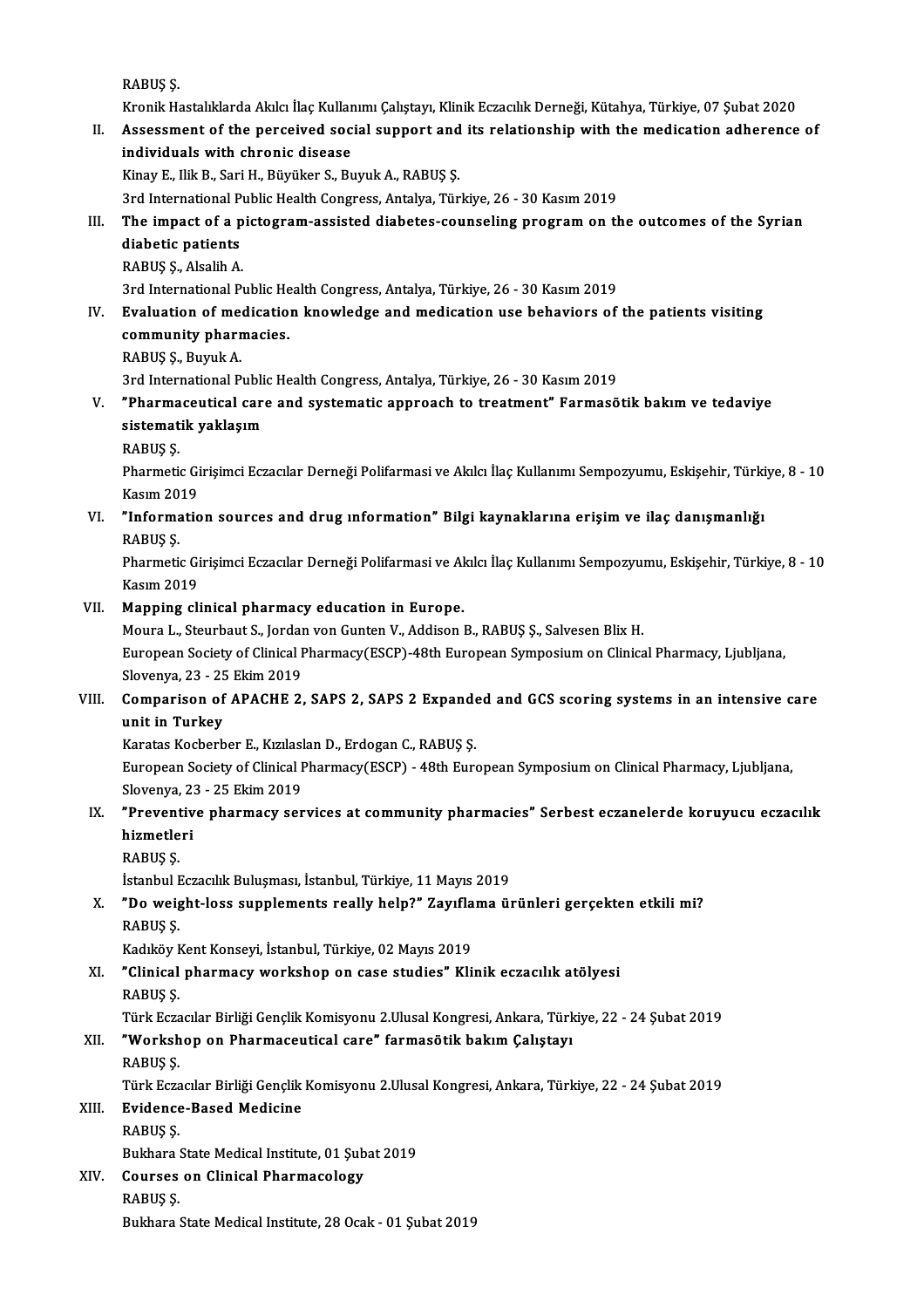| XV.     | Clinical pharmacology of drugs used to treat angina                                                                                          |
|---------|----------------------------------------------------------------------------------------------------------------------------------------------|
|         | RABUŞ Ş.                                                                                                                                     |
|         | Bukhara State Meical Institute, 30 Ocak 2019                                                                                                 |
| XVI.    | "Pharmaceutical Care" Farmasötik bakım                                                                                                       |
|         | RABUŞ Ş.                                                                                                                                     |
|         | Türkiye'de Kan Basıncı Kontrolünün İyileştirilmesi Projesi, Türk Eczacılar Birliği Rehber Eczanem Projesi,                                   |
|         | Hipertansiyon ve Eczacı Eğitimi, Erzincan, Türkiye, 15 Ocak 2019                                                                             |
| XVII.   | "Access to the right information source and rational drug use" doğru bilgi kaynağına erişim ve akılcı                                        |
|         | ilaç kullanımı                                                                                                                               |
|         | RABUŞ Ş.                                                                                                                                     |
|         | 2. Kapsamlı Kanser Merkezlerinde Klinik Eczacılık Sempozyumu, Ankara, Türkiye, 06 Aralık 2018                                                |
| XVIII.  | "Metabolic Syndrome in Cancer Patients" Kanser hastalarında metabolik sendrom                                                                |
|         | RABUS <sub>S</sub> .                                                                                                                         |
|         | 2. Kapsamlı Knaser Merkezlerinde Klinik Eczacılık Sempozyumu, Ankara, Türkiye, 06 Aralık 2018                                                |
| XIX.    | Economic analysis of biosimilar drugs approved in Turkey : a study covering the 2014-2017 period                                             |
|         | RABUŞ Ş, Arslan B                                                                                                                            |
|         | International IVEK Biotechnology Congress, İstanbul, Türkiye, 26 - 28 Kasım 2018                                                             |
| XX.     | Türkiye'de klinik eczacılık eğitiminin gelişimi: Marmara modeli"                                                                             |
|         | SANCAR M., RABUŞ Ş., OKUYAN B., İZZETTİN F. V., KÜÇÜKGÜZEL Ş. G.                                                                             |
|         | 2. Ulusal Marmara Eczacılık Kongresi, Türkiye, 14 - 16 Kasım 2018                                                                            |
| XXI.    | Marmara Üniversitesi'nde eczacılıkta uzmanlık eğitimi: İlk deneyimler                                                                        |
|         | SANCAR M., RABUŞ Ş., OKUYAN B., İZZETTİN F. V., KÜÇÜKGÜZEL Ş. G.                                                                             |
|         | 2. Ulusal Marmara Eczacılık Kongresi, Türkiye, 14 - 16 Kasım 2018                                                                            |
| XXII.   | "New Model of Pharmacy Service and Pharmacy in the Future" Yeni eczacılık hizmet modeli ve                                                   |
|         | geleceğin eczacılığı                                                                                                                         |
|         | RABUŞ Ş.                                                                                                                                     |
| XXIII.  | 14. Türkiye Eczacılık Kongresi, Ankara, Türkiye, 1 - 03 Kasım 2018<br>All you need to know about clinical rounds: from design to assessment. |
|         | İZZETTİN F. V., RABUŞ Ş., SANCAR M.                                                                                                          |
|         | ESCP47th European Symposium on Clinical Pharmacy, 24 - 26 Ekim 2018                                                                          |
| XXIV.   | Assessment of attitudes and practice of Turkish community pharmacy staff regarding skin problems                                             |
|         | using virtual patient profiles                                                                                                               |
|         | RABUŞ Ş., Kahya I., Serin M., Yildiz P.                                                                                                      |
|         | European Society of Clinical Pharmacy (ESCP) - 47th European Symposium on Clinical Pharmacy, Belfast, Birleşik                               |
|         | Krallık, 24 - 26 Ekim 2018                                                                                                                   |
| XXV.    | Prospective study of evaluation of clinical pharmacist'xxs interventions about drug related problems                                         |
|         | in intensive care unit                                                                                                                       |
|         | RABUŞ Ş., Karatas Kocberber E.                                                                                                               |
|         | European Society of Clinical Pharmacy (ESCP) - 47th European Symposium on Clinical Pharmacy, Belfast, Birleşik                               |
|         | Krallık, 24 - 26 Ekim 2018                                                                                                                   |
| XXVI.   | An economic study of a potential therapeutic interchange regarding biosimilar products                                                       |
|         | RABUŞ Ş., Aslan B., Cengiz K.                                                                                                                |
|         | European Society of Clinical Pharmacy(ESCP) - 47th European Symposium on Clinical Pharmacy, Belfast, Birleşik                                |
|         | Krallık, 24 - 26 Ekim 2018                                                                                                                   |
| XXVII.  | Opinions of the Syrian patients about the effect of language barriers on the quality of pharmacy                                             |
|         | services received and about the use of pictograms                                                                                            |
|         | RABUŞ Ş., Barri R., Alsaleh A., Muhammad Umar R.                                                                                             |
|         | European Society of Clinical Pharmacy (ESCP) - 47th European Symposium on Clinical Pharmacy, Belfast, Birleşik                               |
|         | Krallık, 24 - 26 Ekim 2018                                                                                                                   |
| XXVIII. | Panel Türkiye de klinik eczacılık ve farmasötik bakım doğru anlaşıldı mı Eğitim uygulamalar ve                                               |
|         | araştırmalara bakış                                                                                                                          |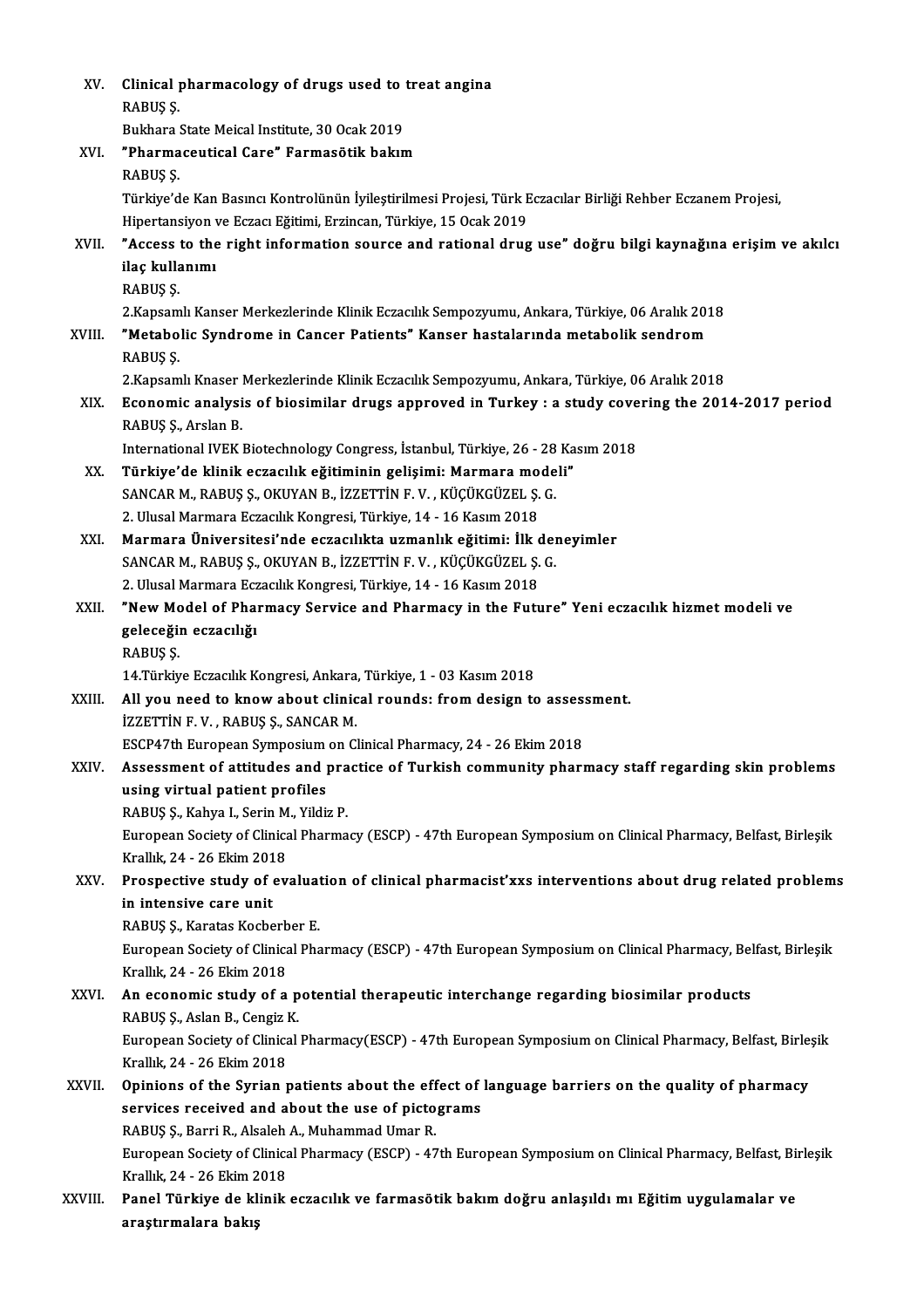RABUŞ Ş.

RABUŞ Ş.<br>9. Türkiye Eczacılık Kongresi, Türkiye, 13 - 16 Ekim 2018<br>Pational Daug Hae

|              | RABUŞ Ş.                                                                                                       |
|--------------|----------------------------------------------------------------------------------------------------------------|
|              | 9. Türkiye Eczacılık Kongresi, Türkiye, 13 - 16 Ekim 2018                                                      |
| XXIX.        | <b>Rational Drug Use</b>                                                                                       |
|              | RABUŞ Ş.                                                                                                       |
|              | 20th EPSA Summer Universty, 23 - 29 Temmuz 2018                                                                |
| XXX.         | Smart Pharmacy: Guiding the Nationwide Implementation of Pharmaceutical Care Practices                         |
|              | RABUŞ Ş.                                                                                                       |
|              | 20th EPSA Summer University, 23 - 29 Temmuz 2018                                                               |
| <b>XXXI</b>  | "Clinical Reasoning at Community Pharmacies" Serbest Eczanelerde Klinik Gerekçelendirme                        |
|              | RABUŞ Ş.                                                                                                       |
|              | 1. Marmara Klinik Eczacılık Günleri, Türkiye, 14 Mayıs 2018                                                    |
| XXXII.       | "SMART Pharmacy Program" Meslek hakkına giden yolda Türk Eczacıları Birliği Rehber Eczanem                     |
|              | Programi                                                                                                       |
|              | RABUŞ Ş.                                                                                                       |
|              | Medipol Üniversitesi Ulusal Algı ve Farkındalık Eczacılık Kongresi, İstanbul, Türkiye, 4 - 06 Mayıs 2018       |
|              |                                                                                                                |
| XXXIII.      | Drug Interaction with commonly used herbal products                                                            |
|              | RABUŞ Ş.                                                                                                       |
|              | International Traditional and Complimentary Medicine Congress, İstanbul, Türkiye, 19 - 22 Nisan 2018           |
| <b>XXXIV</b> | "Drug Information and Sources of Information" İlaç danışmanlığı ve bilgi kaynaklarına erişim                   |
|              | RABUŞ Ş.                                                                                                       |
|              | Hastane Eczacılığında Kanser Olguları Çalıştayı, Tekirdağ, Türkiye, 10 - 11 Kasım 2017                         |
| XXXV.        | Assessment of chemotherapy-related educational needs of colorectal cancer patients                             |
|              | TEZCAN S., TANIR G. İ. , YILMAZ H., MEMİŞ S., ŞAHİN Y., YUMUK P. F. , RABUŞ Ş.                                 |
|              | 46th ESCP Symposium on Clinical Pharmacy Science meets practice - towards evidence-based clinical pharmacy     |
|              | services, Heidelberg, Almanya, 9 - 11 Ekim 2017                                                                |
| <b>XXXVI</b> | SMART Pharmacy Team. Pharmacists' Opinions and Attitudes Regarding the Ongoing SMART                           |
|              | Pharmacy Program Guiding the Nationwide Implementation of Pharmaceutical Care Practices.                       |
|              | RABUŞ Ş., Çakıl E., Kaya K., Öztürk Ö., Balta E., Türker M., Özcan V., Üney A.                                 |
|              | 46th European Society of Clinical Pharmacy (ESCP) Annual Symposium, Heidelberg, Germany, Heidelberg,           |
|              | Almanya, 9 - 11 Ekim 2017                                                                                      |
| XXXVII.      | Medication errors facing the hospitalized cardiovascular disease patients                                      |
|              | Sizgen F., RABUŞ Ş., İZZETTİN F. V.                                                                            |
|              | 46th European Society of Clinical Pharmacy (ESCP) Annual Symposium, Heidelberg, Germ, Heidelberg, Almanya, 9 - |
|              | 11 Ekim 2017                                                                                                   |
| XXXVIII.     | Drug-Related Problems Identified in Hospitalized Cancer Patients                                               |
|              | Muhammad Umar R., YUMUK P. F., RABUŞ Ş.                                                                        |
|              | 46th European Society of Clinical Pharmacy (ESCP) AnnualSymposium, Heidelberg, Germany, 9 - 11 Ekim 2017       |
| XXXIX.       | Drug-drug interactions among hospitalized cancer patients.                                                     |
|              | Muhammad Umar R., YUMUK P. F., RABUŞ Ş.                                                                        |
|              | 46th European Society of Clinical Pharmacy (ESCP) Annual Symposium, Heidelberg, Germany., 9 - 11 Ekim 2017     |
| XL.          | SMART Pharmacy Program: Guiding The Nationwide Implementation of Pharmaceutical Care                           |
|              | Practices - Preliminary Results of the Asthma/COPD Module.                                                     |
|              | RABUŞ Ş., Ozcan V., Balta E., Turker M., Üney A.                                                               |
|              | 46th European Society ofClinical Pharmacy (ESCP) Annual Symposium, Heidelberg, Germany, Heidelberg, Almanya,   |
|              | 9 - 11 Ekim 2017                                                                                               |
| XLI.         | Doğru bilgi kaynağına erişim ve akılcı ilaç kullanımı,                                                         |
|              | RABUŞ Ş.                                                                                                       |
|              | Pharmaclass Serbest Eczacılar için Hasta-Odaklı Yaz Okulu, Bodrum, Türkiye, 18 - 21 Mayıs 2017                 |
| XLII.        | Hasta izlemi ve klinik uygulama becerileri interaktif atölye çalışması,                                        |
|              | İZZETTİN F.V., SANCAR M., RABUŞ Ş., OKUYAN B.                                                                  |
|              | Pharmaclass Serbest Eczacılar için Hasta-Odaklı Yaz Okulu, Bodrum, Türkiye, 18 - 21 Mayıs 2017                 |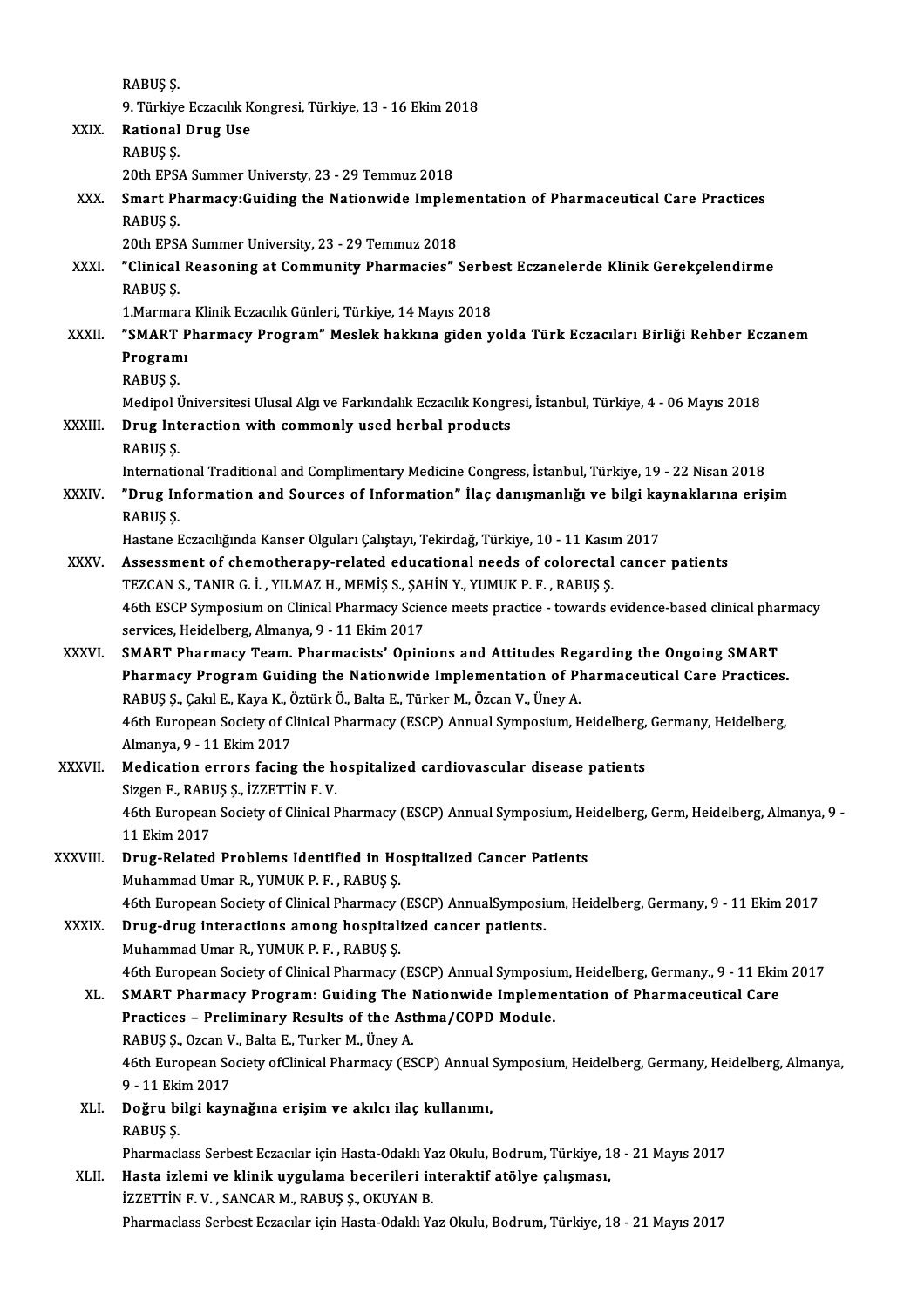| XLIII.       | "SMART Pharmacy Program" SMART Eczane Programi                                                                            |
|--------------|---------------------------------------------------------------------------------------------------------------------------|
|              | RABUŞ Ş.                                                                                                                  |
|              | Ekafarma Eczacılık Zirvesi,İstanbul Üniversitesi Eczacılık Fakültesi, İstanbul, Türkiye, 08 Mayıs 2017                    |
| XLIV.        | Kronik Hastalıklarda Eczacı Danışmanlığı                                                                                  |
|              | RABUŞ Ş.                                                                                                                  |
|              | 3. Uluslararası İlaç ve Eczacılık Kongresi, 26 - 29 Nisan 2017                                                            |
| XLV.         | SMART Eczane Programı: Eczaneler Değişiyor, Toplum Sağlığı Gelişiyor!                                                     |
|              | Üney A., RABUŞ Ş., Balta E., Türker M., Özcan V.                                                                          |
|              | 3. Uluslararası İlaç Ve Eczacılık Kongresi, İstanbul, Türkiye., 26 - 29 Nisan 2017                                        |
| XLVI.        | Smart Eczane Projesi Samsun Bölge Uygulamaları.                                                                           |
|              | Öztürk Ö., Üney A., Bulut P., Saral A., Sakoğlu E., Turgut Ç., Ersan E., RABUŞ Ş.                                         |
|              | 3. Uluslararası İlaç Ve Eczacılık Kongresi, İstanbul, Türkiye., İstanbul, Türkiye, 26 - 29 Nisan 2017                     |
| <b>XLVII</b> | Smart Eczane Programı 29. Bölge Manisa Eczacı Odası Uygulaması.                                                           |
|              | Kaya K., Arslan C., Öncü Ağar H., Üney A., RABUŞ Ş.                                                                       |
|              | 3. Uluslararası İlaç Ve Eczacılık Kongresi, İstanbul, Türkiye., İstanbul, Türkiye, 26 - 29 Nisan 2017                     |
| XLVIII.      | Smart Eczane Programı Antalya Eczacı Odası Uygulaması.                                                                    |
|              | Çakıl E., Karadağ A., Biçer V., Göl T., Üney A., RABUŞ Ş.                                                                 |
|              | 3. Uluslararası İlaç Ve Eczacılık Kongresi, İstanbul, Türkiye., 26 - 29 Nisan 2017                                        |
| XLIX.        | "Type 2 Diabetes in Children and adolescents" Çocuklarda ve Adölesanlarda tip 2 diyabet<br>RABUŞ Ş.                       |
|              | Ulusal Klinik Eczacılık ve Farmasötik Bakım Kongresi, Antalya, Türkiye, 9 - 12 Şubat 2017                                 |
| L.           | "Workshop: Technical Skills in Pharmacy Practice(insulin injection, inhaler use, glucometer use,                          |
|              | blood pressure measurements, etc)" Eczacılık uygulamalarında teknik beceriler (insülin enjeksiyonu,                       |
|              | inhaler kullanımı, KB ölçümü, glukometre kullanımı,vb)                                                                    |
|              | RABUŞ Ş., Tanır G. İ.                                                                                                     |
|              | Ulusal Klinik Eczacılık ve Farmasötik Bakım Kongresi, Antalya, Türkiye, 9 - 12 Şubat 2017                                 |
| LI.          | "Panel: Clinical Pharmacy Practices" Panel: klinik eczacılık uygulamalarında neredeyiz?-2:                                |
|              | Uygulamaların içinden                                                                                                     |
|              | RABUS S.                                                                                                                  |
|              | Ulusal Klinik Eczacılık ve Farmasötik Bakım Kongresi, Antalya, Türkiye, 9 - 12 Şubat 2017                                 |
| LII.         | "Clinical pharmacy practice in chronic disease management" Kronik hastalıklarda klinik eczacılık                          |
|              | uygulamaları                                                                                                              |
|              | RABUŞ Ş.                                                                                                                  |
|              | 13. Türkiye Eczacılık Kongresi, İstanbul, Türkiye, 21 - 24 Aralık 2016                                                    |
| LIII.        | Type 2 diabetes risk assessment program for children and adolescents at the community pharmacy                            |
|              | setting                                                                                                                   |
|              | RABUŞ Ş., KARATAŞ KOÇBERBER E., İZZETTİN F.V.                                                                             |
|              | 45th European Society of Clinical Pharmacy (ESCP) Annual Symposium, Oslo, Norveç, 5 - 07 Ekim 2016                        |
| LIV.         | Drug drug interactions identified for cardiac transplant recipients                                                       |
|              | RABUŞ Ş., RABUŞ M. B., ÖZKAN Ö., ŞAHİN Y., İZZETTİN F. V.                                                                 |
|              | 45th European Society of Clinical Pharmacy (ESCP) Annual Symposium, Oslo, Norveç, 5 - 07 Ekim 2016                        |
| LV.          | Type 2 diabetes in children and adolescents                                                                               |
|              | RABUŞ Ş.                                                                                                                  |
|              | 45th European Society of Clinical Pharmacy (ESCP) Annual Symposium, Oslo, Norveç, 5 - 07 Ekim 2016                        |
| LVI.         | Clinical Pharmacists and Clinical Pharmacologists Colleagues or Opponents                                                 |
|              | RABUŞ Ş., KOLUMAN F<br>45th European Society of Clinical Pharmacy (ESCP) Annual Symposium, Oslo, Norveç, 5 - 07 Ekim 2016 |
| LVII.        | Impact of Patient Education on Glycemic Control Medication Knowledge Level and Medication                                 |
|              | Adherence of Patients with Type 2 Diabetes                                                                                |
|              | RABUŞ Ş., şero m., OKUYAN B., İZZETTİN F.V.                                                                               |
|              | 45th European Society of Clinical Pharmacy (ESCP) Annual Symposium, 5 - 07 Ekim 2016                                      |
|              |                                                                                                                           |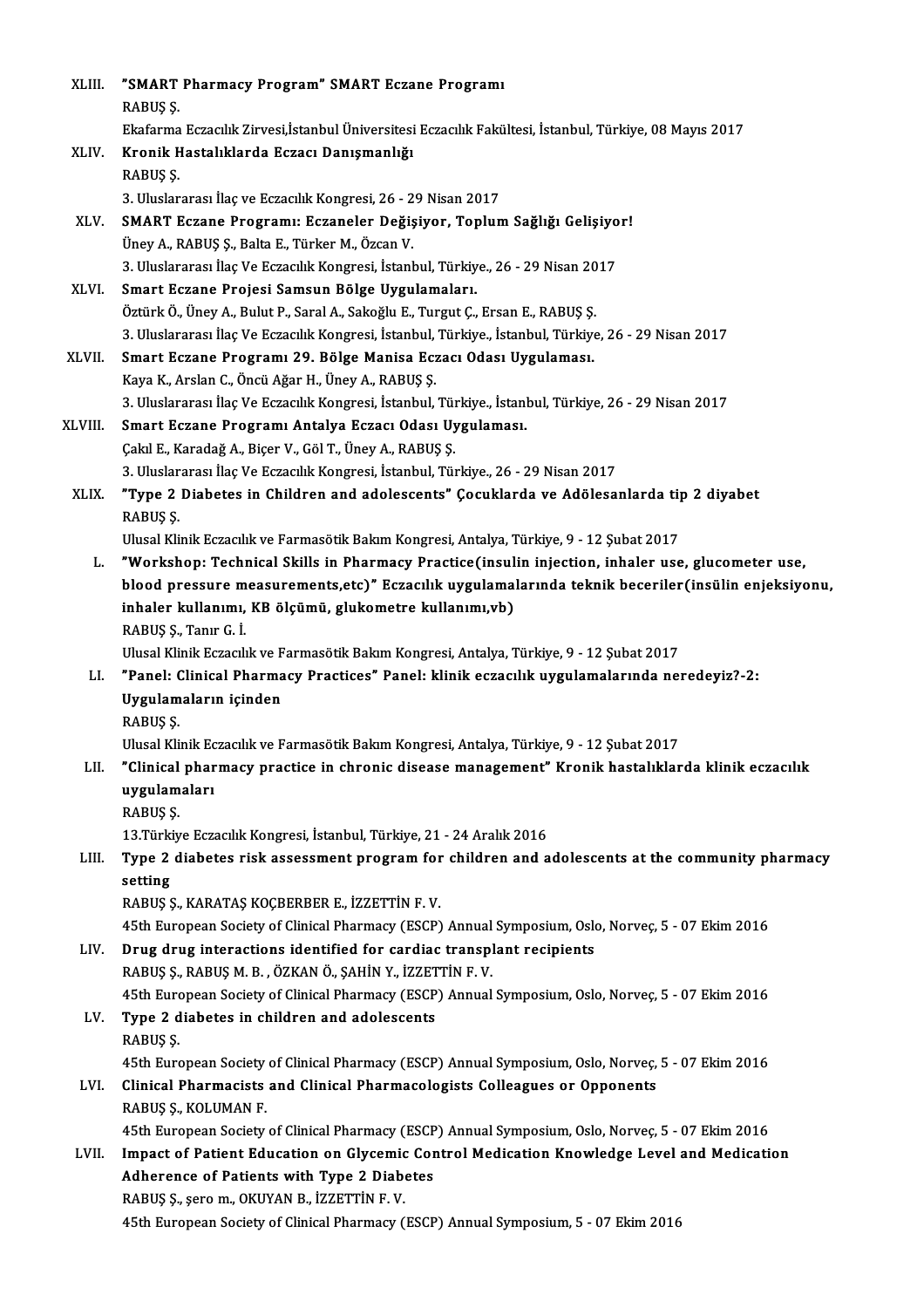| LVIII.  | Impact of a pharmaceutical care program on glycemic control medication knowledge and medication                                                    |
|---------|----------------------------------------------------------------------------------------------------------------------------------------------------|
|         | adherence levels of type 2 diabetic patients residing at a nursing home                                                                            |
|         | sağlam n., RABUŞ Ş., OKUYAN B., İZZETTİN F. V., yıldırım n.                                                                                        |
|         | 45th European Society of Clinical Pharmacy (ESCP) Annual Symposium, 5 - 07 Ekim 2016                                                               |
| LIX.    | "Rational drug use at community pharmacy" Serbest eczanede akılcı ilaç kullanımı                                                                   |
|         | RABUŞ Ş.                                                                                                                                           |
|         | Pharmaclass Serbest Eczacılar için Hasta-Odaklı Yaz Okulu-2, Antalya, Türkiye, 26 - 29 Mayıs 2016                                                  |
| LX.     | "Clinical pharmacy: resurrection" Klinik eczacılık: Diriliş                                                                                        |
|         | RABUŞ Ş.                                                                                                                                           |
|         | Pharmankara-Ankara Üniversitesi Öğrenci Kongresi, Ankara, Türkiye, 29 - 30 Nisan 2016                                                              |
| LXI.    | "Patient-focused services at the community pharmacies and rational drug use" Eczanelerde hasta                                                     |
|         | odaklı hizmetler ve akılcı ilaç kullanımı                                                                                                          |
|         | RABUŞ Ş.                                                                                                                                           |
|         | Pharmaclass Seerbest Eczaneler için Hasta-Odaklı Yaz Okulu,Bodrum, Muğla, Türkiye, 3 - 06 Eylül 2015                                               |
| LXII.   | "Pharmacist's role in diabetes management" Diyabet tedavisinde eczacının rolü/ Diyabet ve                                                          |
|         | hipertansiyonda eczacının rolü                                                                                                                     |
|         | RABUŞ Ş.                                                                                                                                           |
|         | Pharmaclass Serbest Eczacılar için Hasta-Odaklı Yaz Okulu,Bodrum, Muğla, Türkiye, 3 - 06 Eylül 2015                                                |
| LXIII.  | "Pharmacist's role in rational drug use" akılcı ilaç kullanımı ve eczacının rolü                                                                   |
|         | RABUŞ Ş.                                                                                                                                           |
| LXIV.   | Hatay Eczacı Odası, Hatay, Türkiye, 09 Temmuz 2015<br>"what do we know for food-drug interactions?" Gida ilaç etkileşimleri hakkında ne biliyoruz? |
|         | RABUŞ Ş.                                                                                                                                           |
|         | 2. İstanbul Eczacılık Kongresi, İstanbul, Türkiye, 22 - 24 Mayıs 2015                                                                              |
| LXV.    | "Pharmacist role in cardiometabolic disease management" Kardiyometabolik hastalık yönetiminde                                                      |
|         | eczacının rolü/ Kronik hastalarda eczacı desteği ve eczacının danışmanlık yönü                                                                     |
|         | RABUŞ Ş.                                                                                                                                           |
|         | İVEK Uluslararası İlaç ve Eczacılık Kongresi, İstanbul, Türkiye, 28 - 30 Kasım 2014                                                                |
| LXVI.   | "Drug information service at community pharmacy?" Eczanede klinik eczacılık hizmetleri-İlaç                                                        |
|         | danışmanlık hizmetini nasıl verebiliriz?                                                                                                           |
|         | RABUŞ Ş.                                                                                                                                           |
|         | 12. Türkiye Eczacılık Kongresi, Ankara, Türkiye, 25 - 27 Eylül 2014                                                                                |
| LXVII.  | Clinical pharmacist counseling in cardiometabolic diseases                                                                                         |
|         | RABUŞ Ş.                                                                                                                                           |
|         | 4th International Meeting on PharmacyPharmaceutical Sciences(IMPPS-4), İstanbul, Türkiye, 18 - 21 Eylül 2014                                       |
| LXVIII. | Mitral ring annuloplasty in a patient with idiopathic thrombocytopenic purpura successfully                                                        |
|         | managed with corticosteroids<br>RABUŞ M. B., RABUŞ Ş., Songur M., Yerlikhan O., Zeybek R.                                                          |
|         | 4th International Meeting on Pharmacy Pharmaceutical Sciences (IMPPS-4), İstanbul, Türkiye, 18 - 21 Eylül 2014                                     |
| LXIX.   | Assessment of the effects of quince seed mucilage and wheat germ oil on wound healing in rats                                                      |
|         | Atalay C., RABUŞ Ş., İZZETTİN F. V.                                                                                                                |
|         | 4th International Meeting on Pharmacy Pharmaceutical Sciences (IMPPS-4), İstanbul, Türkiye, 18 - 21 Eylül 2014                                     |
| LXX.    | Classification for drug-related problems: Turkish translation and adaptation of the PCNE-DRP                                                       |
|         | classification (6.2)                                                                                                                               |
|         | RABUŞ Ş., Yeşilyaprak G.                                                                                                                           |
|         | 4th International Meeting on Pharmacy Pharmaceutical Sciences (IMPPS-4), İstanbul, Türkiye, 18 - 21 Eylül 2014                                     |
| LXXI.   | Development and validation of the Turkish Diabetes-Spesific quality of life scale                                                                  |
|         | RABUŞ Ş., Yazici D., Hursitoglu M., Mete F., Demirtunc R., İZZETTİN F.V.                                                                           |
|         | 4th International Meeting on Pharmacy Pharmaceutical Sciences (IMPPS-4), İstanbul, Türkiye, 18 - 21 Eylül 2014                                     |
| LXXII.  | A model program for obesity prevention and control in community pharmacy                                                                           |
|         | RABUŞ Ş., Gultekin G., İZZETTİN F.V.                                                                                                               |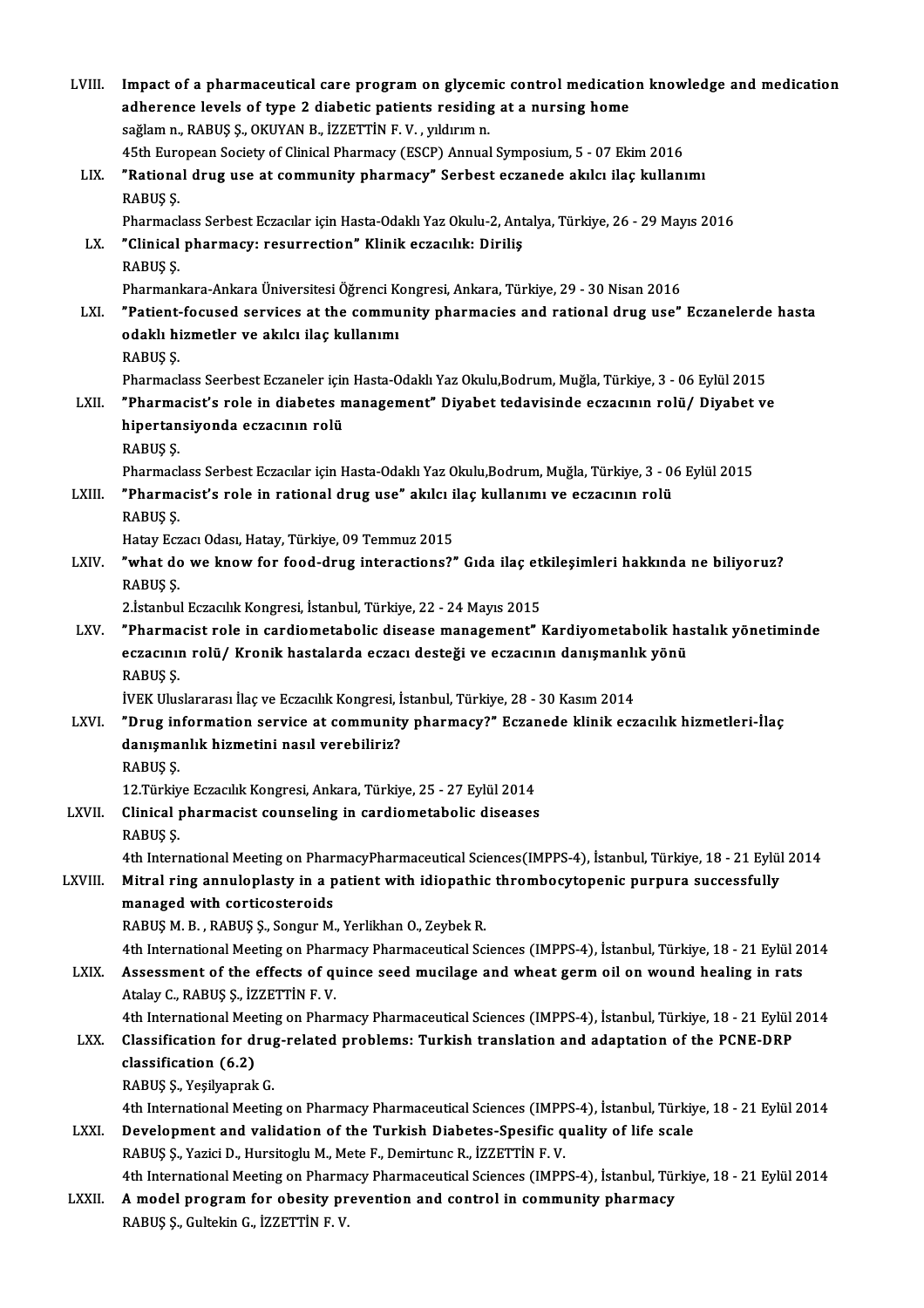4th International Meeting on Pharmacy pharmaceutical Sciences (IMPPS-4), İstanbul, Türkiye, 18 - 21 Eylül 2014<br>Assessment of and interventions to selve drug related preblems in patients with esthme and shrepi

4th International Meeting on Pharmacy pharmaceutical Sciences (IMPPS-4), İstanbul, Türkiye, 18 - 21 Eylül 2014<br>LXXIII. Assessment of and interventions to solve drug related problems in patients with asthma and chronic 4th International Meeting on Pharmacy pharmaceutical Sciences (IMPPS-4),<br>Assessment of and interventions to solve drug related problems in<br>obstructive pulmonary disease (COPD) that is not fully controlled<br>Yesikonrak G. BAB Assessment of and interventions to solve drug related problems in patients with asthma and chronic obstructive pulmonary disease (COPD) that is not fully controlled<br>Yeşilyaprak G., RABUŞ Ş., İZZETTİN F. V. obstructive pulmonary disease (COPD) that is not fully controlled<br>Yeşilyaprak G., RABUŞ Ş., İZZETTİN F. V.<br>4 th International Meeting on Pharmacy Pharmaceutical Sciences (IMPSS-4), İstanbul, Türkiye, 18 - 21 Eylül 2014<br>Cli

Yeşilyaprak G., RABUŞ Ş., İZZETTİN F. V.<br>4 th International Meeting on Pharmacy Pharmaceutical Sciences (IMPSS-4), İstanbul, Türkiye, 18 - 21 Eyl<br>2 EABUS S 4 th Inter<br>Clinical<br>RABUŞ Ş.<br>4th Intern 6 Clinical pharmacotherapy education by problem-based learningin clinical pharmacy courses<br>RABUŞ Ş.<br>4th International Meeting on Pharmacy Pharmaceutical Sciences (IMPPS-4), İstanbul, Türkiye, 18 - 21 Eylül 2014

LXXV. Tacrolimus induced encephalopathy in a heart transplant recipient in the absence of overdose 4th International Meeting on Pharmacy Pharmaceutical Sciences (IMF)<br>Tacrolimus induced encephalopathy in a heart transplant rec<br>RABUŞ M. B. , Atasoy B., RABUŞ Ş., Cayhan B., Fedakar A., Balkanay M.<br><sup>9th</sup> International Cong Tacrolimus induced encephalopathy in a heart transplant recipient in the absence of overdose<br>RABUŞ M. B. , Atasoy B., RABUŞ Ş., Cayhan B., Fedakar A., Balkanay M.<br>8th International Congress of Update in Cardiology and Card RABUŞ M. E<br>8th Interna<br>Mart 2012<br>Klinik Feze

8th International Congress of Update in Ca<br>Mart 2012<br>LXXVI. Klinik Eczacılık ve Farmasötik Bakım Mart 2012<br>Klinik Eczacılık ve Farmasötik Bakım<br>RABUS S.

Yeditepe Yedikonu Öğrenci Kongresi, İstanbul, Türkiye, 14 - 16 Ekim 2011

RABUŞ Ş.<br>14 - Yeditepe Yedikonu Öğrenci Kongresi, İstanbul, Türkiye, 14 - 16 Ekim 2011<br>12XVII. Cut off point of waist circumference for the diagnosis of metabolic syndrome in Turkish population<br>13 Hungitash M. Tukek T. Gil Yeditepe Yedikonu Öğrenci Kongresi, İstanbul, Türkiye, 14 - 16 Ekim 2011<br>Cut off point of waist circumference for the diagnosis of metabolic syndrome in Turkish populatio:<br>Hursitoglu M., Tukek T., Cikrikcioglu M., Yigit Y. Cut off point of waist circumference for the diagnosis of metabolic syndrome in Turkish po<br>Hursitoglu M., Tukek T., Cikrikcioglu M., Yigit Y., Cakirca M., Zeren G., RABUŞ Ş., Kara O., Cordan I., Yetmis<br>10th Congress of the Hursitoglu M., Tukek T., Cikrikcioglu M., Yigit Y., Cakirca M., Zeren G., RABUŞ Ş., Kara O., Cordan I., Yetmis M., et al.<br>10th Congress of the European Federation of Internal Medicine, Athens, Yunanistan, 5 - 08 Ekim 2011<br>

10th Congress of the European Federation of Internal Medicine, Athens, Yunanistan, 5 - 08<br>Outcomes of diabetes risk testing performed at community pharmacy setting<br>RABUŞ Ş., TURE Z., SANCAR M., OKUYAN B., SOYDEGER CARLI B. 39th European Symposium on Clinical Pharmacy: Clinical Pharmacy at the Front Line of Innovations, 21 - 23 Ekim<br>2010, cilt.33 RABUŞ Ş., TU<br>39th Europea<br>2010, cilt.33<br>Characteris 39th European Symposium on Clinical Pharmacy: Clinical Pharmacy at the Front Line of Innovations, 21 - 23 Ekir<br>2010, cilt.33<br>LXXIX. Characteristics of the drug disease information service demanded from the community pharma

2010, cilt.33<br>Characteristics of the drug disease information service demanded from the co<br>RABUŞ Ş., PAKALPAKCİL O., OKUYAN B., SANCAR M., SOYDEGER CARLI B., İZZETTİN F. V.<br>20th European Symposium en Clinical Pharmagy: Cli Characteristics of the drug disease information service demanded from the community pharmacist<br>RABUŞ Ş., PAKALPAKCİL O., OKUYAN B., SANCAR M., SOYDEGER CARLI B., İZZETTİN F. V.<br>39th European Symposium on Clinical Pharmacy: RABUŞ Ş., PAKALPAKCİL O., OKUYAN B., SANCAR M., SOYDEGER CARLI B., İZZETTİN F. V.<br>39th European Symposium on Clinical Pharmacy: Clinical Pharmacy at the Front Line of Innovations, 21 - 23 Ekim<br>2010. cilt.33 39th European Symposium on Clinical Pharmacy: Clinical Pharmacy at the Front Line of Innovations, 2:<br>2010, cilt.33<br>LXXX. Effect of addition of montelukast to the asthma maintenance treatment on the clinical and<br>humanistic

# 2010, cilt.33<br>Effect of addition of n<br>humanistic outcomes<br>YU DIPIM E, BAPUS S, Y Effect of addition of montelukast to the asthma maintenanc<br>humanistic outcomes<br>YILDIRIM E., RABUŞ Ş., Yildiz P., SANCAR M., ANIL B., İZZETTİN F. V.<br>Preseedings: 20th European Symnesium en Clinisel Pharmegy Lyon

YILDIRIM E., RABUȘ Ș., Yildiz P., SANCAR M., ANIL B., İZZETTİN F. V.

humanistic outcomes<br>YILDIRIM E., RABUŞ Ş., Yildiz P., SANCAR M., ANIL B., İZZETTİN F. V.<br>Proceedings: 39th European Symposium on Clinical Pharmacy Lyon, France, 21-23 October 2010., Lyon, Fransa,<br>21 - 23 Ekim 2010 Proceedings: 39th European Symposium on Clinical Pharmacy Lyon, France, 21-23 October 2010., Ly<br>21 - 23 Ekim 2010<br>LXXXI. Determination of knowledge and attitude of self care among patients with hypertension<br>OKIWAN P. CÜLES

# 21 - 23 Ekim 2010<br>Determination of knowledge and attitude of self care among patients w:<br>OKUYAN B., GÜLEŞ M., SANCAR M., RABUŞ Ş., SOYDEĞER CARLI B., İZZETTİN F. V.<br>20th European Sympesium en Clinisal Pharmagy: Clinisal Ph Determination of knowledge and attitude of self care among patients with hypertension<br>OKUYAN B., GÜLEŞ M., SANCAR M., RABUŞ Ş., SOYDEĞER CARLI B., İZZETTİN F. V.<br>39th European Symposium on Clinical Pharmacy: Clinical Pharm OKUYAN B., C<br>39th Europea<br>2010, cilt.33<br>Hour much

## 39th European Symposium on Clinical Pharmacy: Clinical Pharmacy at the Front L<br>2010, cilt.33<br>LXXXII. How much do the faculty courses contribute to daily pharmacy practice<br>RABUS S SANGAR M JZZETTIN E V 2010, cilt.33<br>How much do the faculty courses contribute to daily pharmacy practice<br>RABUŞ Ş., SANCAR M., İZZETTİN F. V. How much do the faculty courses contribute to daily pharmacy practice<br>RABUŞ Ş., SANCAR M., İZZETTİN F. V.<br>Proceedings: 39th European Symposium on Clinical Pharmacy Lyon, France, 21-23 October 2010., Lyon, Fransa,<br>21 - 22 F RABUŞ Ş., SANCAR<br>Proceedings: 39th 1<br>21 - 23 Ekim 2010<br>Cardiovascular d

Proceedings: 39th European Symposium on Clinical Pharmacy Lyon, France, 21-23 October 2010., Lyon, I<br>21 - 23 Ekim 2010<br>LXXXIII. Cardiovascular disease risk assessment among patients with hyperlipidemia at a community<br>nharm

# 21 - 23 Ekim 2010<br>Cardiovascular di<br>pharmacy setting<br>SANGAB M AKYU D Cardiovascular disease risk assessment among patients with hyperlipidemia at a complement of the setting setting<br>SANCAR M., AKYILDIZ E., OKUYAN B., RABUŞ Ş., SOYDEĞER CARLI B., YILMAZ Z., İZZETTİN F. V.<br>20th European Sympa

pharmacy setting<br>SANCAR M., AKYILDIZ E., OKUYAN B., RABUŞ Ş., SOYDEĞER CARLI B., YILMAZ Z., İZZETTİN F. V.<br>39th European Symposium on Clinical Pharmacy: Clinical Pharmacy at the Front Line of Innovations, 21 - 23 Ekim<br>2010 SANCAR M., AKYILDIZ E., OKUYAN B., RABUŞ Ş., SOYDEĞER CARLI B., YILMAZ Z., İZZETTİN F. V.<br>39th European Symposium on Clinical Pharmacy: Clinical Pharmacy at the Front Line of Innova<br>2010, cilt.33 39th European Symposium on Clinical Pharmacy: Clinical Pharmacy at the Front Line of Innovations, 21 - 23 Eki<br>2010, cilt.33<br>LXXXIV. Dicle Üniversitesi Tıp Fakültesi Hastanesi nde tedavi gören diyabet hastalarının farmasöti

## Dicle Üniversitesi Tıp Fakültesi Hastanesi nde tedavi gören diyabet hastalarının farmasötik bakım<br>ihtiyaçlarının belirlenmesi Dicle Üniversitesi Tıp Fakültesi Hastanesi nde tedavi gören diy;<br>ihtiyaçlarının belirlenmesi<br>ÇİÇEK M., SANCAR M., RABUŞ Ş., OKUYAN B., GÖKALP D., İZZETTİN F. V.<br>10. Türkiye Estasılık Konstasi Türkiye 30 Erlül - 03 Ekim 301 ihtiyaçlarının belirlenmesi<br>ÇİÇEK M., SANCAR M., RABUŞ Ş., OKUYAN B., GÖKALP D., İZZETTİ<br>10. Türkiye Eczacılık Kongresi, Türkiye, 30 Eylül - 03 Ekim 2010<br>Turkish certified pharması: technisians seunasling prasti

10. Türkiye Eczacılık Kongresi, Türkiye, 30 Eylül - 03 Ekim 2010

LXXXV. Turkish certified pharmacy technicians counseling practices and attitudes regarding emergency

RABUŞ Ş.,SANCARM.,OKUYANB., İZZETTİNF.V.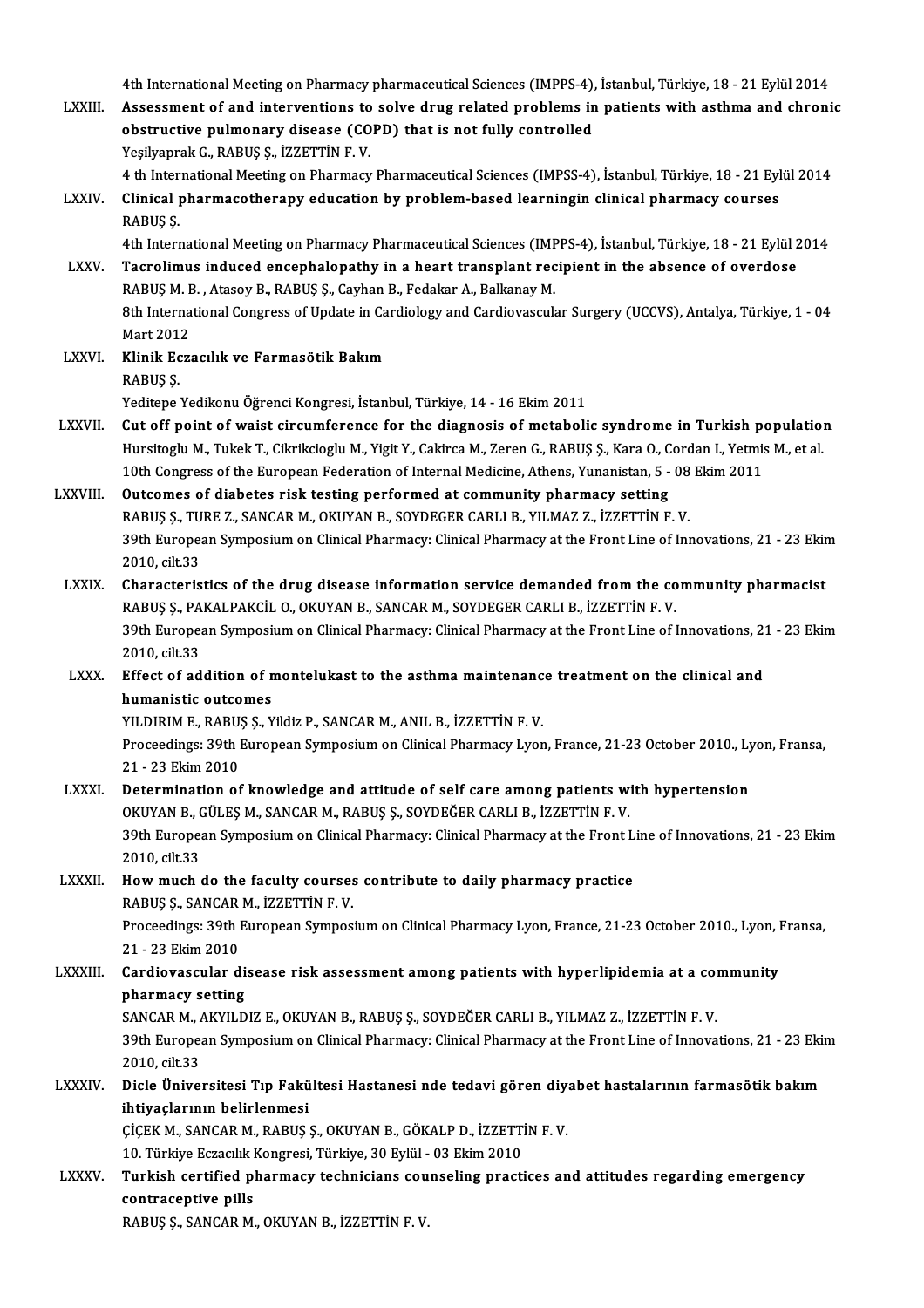|                 | Third International Meeting on Pharmacy & Pharmaceutical Sciences (IMPPS-3), 9 - 12 Haziran 2010                                |
|-----------------|---------------------------------------------------------------------------------------------------------------------------------|
| <b>LXXXVI</b>   | Evaluation of dietary supplement consumption at community pharmacy setting                                                      |
|                 | OKUYAN B., KAYA E., SANCAR M., RABUŞ Ş., SOYDEĞER CARLI B., İZZETTİN F.V.                                                       |
|                 | Third International Meeting on Pharmacy & Pharmaceutical Sciences (IMPPS-3), 9 - 12 Haziran 2010                                |
| <b>LXXXVII.</b> | Perceived job satisfaction of Turkish pharmacists                                                                               |
|                 | RABUŞ Ş., KONCAGÜL M. İ., OKUYAN B., SOYDEĞER CARLI B., İZZETTİN F. V.                                                          |
|                 | Third International Meeting on Pharmacy & Pharmaceutical Sciences (IMPPS-3), 9 - 12 Haziran 2010                                |
| <b>LXXXVIII</b> | Assessment of the 5th grade pharmacy students opinions on the first time held pharmacy practice I<br>course of the second cycle |
|                 | SOYDEĞER CARLI B., OKUYAN B., RABUŞ Ş., SANCAR M., İZZETTİN F. V.                                                               |
|                 | Third International Meeting on Pharmacy & Pharmaceutical Sciences (IMPPS-3), 9 - 12 Haziran 2010                                |
| <b>LXXXIX</b>   | The biochemical assessment of the effectsof Nigella sativa oil on cutaneous wound healing in rats                               |
|                 | AKSOY H. Z., RABUŞ Ş., SANCAR M., OKUYAN B., URAS F., İZZETTİN F. V.                                                            |
|                 | Third International Meeting on Pharmacy and Pharmaceutical Sciences Istanbul Turkey 2010, 09 Haziran 2010                       |
| XC.             | Workshop on pharmaceutical care in diabetes                                                                                     |
|                 | İZZETTİN F. V., SANCAR M., RABUŞ Ş., OKUYAN B.                                                                                  |
|                 | Third International Meeting on Pharmacy & Pharmaceutical Sciences (IMPPS-3), 9 - 12 Haziran 2010                                |
| XCI.            | The biochemical assessment of the effects of Nigella sativa oil on cutaneous wound healing in rats                              |
|                 | AKSOY H., RABUŞ Ş., SANCAR M., OKUYAN B., URAS F., İZZETTİN F. V.                                                               |
|                 | Third International Meeting on Pharmacy & Pharmaceutical Sciences (IMPPS-3), 9 - 12 Haziran 2010                                |
| XCII.           | Discrepancy between university education and daily pharmacy practice in Turkey<br>RABUŞ Ş.                                      |
|                 | 5th European Meeting of Women Pharmacists, Leipzig, Almanya, 4 - 06 Eylül 2009                                                  |
| XCIII.          | Assessment of a Clinical Pharmacy Continuing Education Program in Turkey                                                        |
|                 | SANCAR M., OKUYAN B., RABUŞ Ş., SOYDEĞER B., İZZETTİN F. V.                                                                     |
|                 | 9th International Symposium on Pharmaceutical Sciences, 23 - 26 Haziran 2009                                                    |
| <b>XCIV</b>     | Factors Affecting Quality of Life in Type 2 Diabetes                                                                            |
|                 | RABUŞ Ş.                                                                                                                        |
|                 | 9th Interntional Symposium of Pharmaceutical Sciences, Ankara, Türkiye, 23 Haziran - 26 Eylül 2009                              |
| XCV.            | <b>Clinical Pharmacy Workshop and Patient Centred Teaching</b>                                                                  |
|                 | İZZETTİN F.V., DEMİRKAN S.K., SANCAR M., RABUŞ Ş.                                                                               |
|                 | 9th International Symposium on Pharmaceutical Sciences, Ankara, Türkiye, 23 - 26 Haziran 2009                                   |
| XCVI.           | A Turkish Vision for Clinical Pharmacy Practice and Education                                                                   |
|                 | RABUŞ Ş.                                                                                                                        |
|                 | Clinical Pharmacy Seminar, Marmara University, İstanbul, Türkiye, 12 Mayıs 2009                                                 |
| XCVII.          | Impact of a continuous professional development program on the counseling practices and attitudes                               |
|                 | of the pharmacists about emergency contraceptive pills                                                                          |
|                 | RABUŞ Ş., İZZETTİN F.V.                                                                                                         |
|                 | 2009 ACCP/ESCP International Congress on Clinical Pharmacy, Orlando, Florida, Amerika Birleşik Devletleri, 24 -                 |
|                 | 28 Nisan 2009                                                                                                                   |
| XCVIII.         | Effects of Nigella Sativa oil on cutaneous wound healing in rats                                                                |
|                 | İZZETTİN F.V., Varol Y., RABUŞ Ş., Cevikbas A.                                                                                  |
|                 | 2009 ACCP/ESCP International Congress on Clinical Pharmacy, Orlando, Florida, Amerika Birleşik Devletleri, 24 -                 |
|                 | 28 Nisan 2009                                                                                                                   |
| <b>XCIX</b>     | A prospective assessment of therapeutic efficacy and immune effects of levofloxacin and ofloxacin in                            |
|                 | multiple drug resistant tuberculosis                                                                                            |
|                 | Clark P., RABUŞ Ş., Kiran B., Karagoz T., İZZETTİN F.V.                                                                         |
|                 | 2009 ACCP/ESCP International Congress on Clinical Pharmacy, Orlando, Florida, Amerika Birleşik Devletleri, 24 -                 |
|                 | 28 Nisan 2009                                                                                                                   |
| C.              | Effect of topical insulin on cutaneous wound healing in non diabetic and acute diabetic rats                                    |
|                 | RABUŞ Ş., İZZETTİN F.V., Turan P., Ercan F.                                                                                     |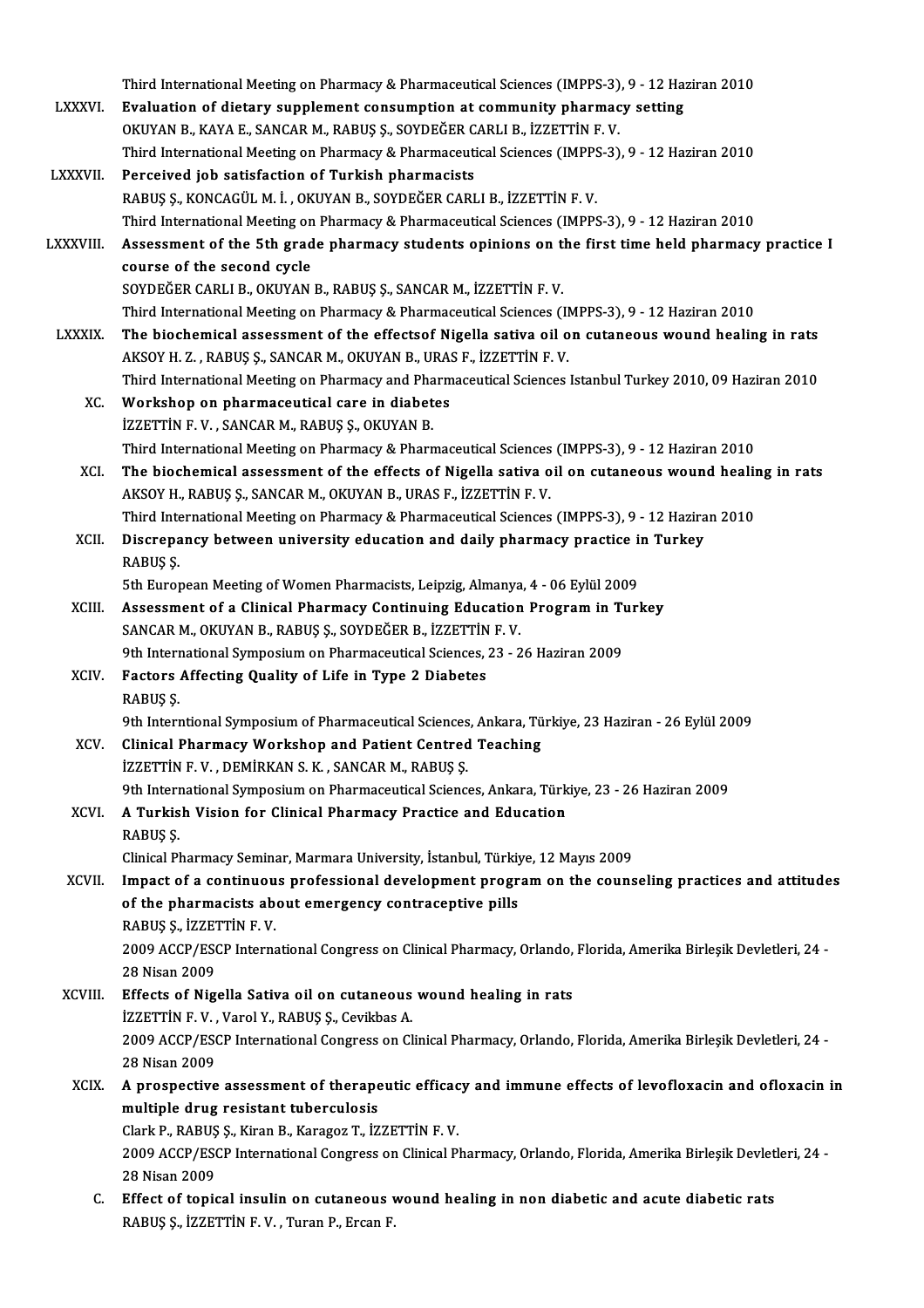2009 ACCP/ESCP International Congress on Clinical Pharmacy, Amerika Birleşik Devletleri, 24 - 28 Nisan 2009<br>Assessment of quality of diabates sans for tune 2 diabatiss

|            | 2009 ACCP/ESCP International Congress on Clinical Pharmacy, Amerika Birleşik Devletleri, 24 - 28 Nisan 2009      |
|------------|------------------------------------------------------------------------------------------------------------------|
| CI.        | Assessment of quality of diabetes care for type 2 diabetics                                                      |
|            | RABUŞ Ş., Hursitoglu M., Bulgurlu S., Dayan A., Yolcu N., Gebologlu N., İZZETTİN F. V.                           |
|            | 2009 ACCP/ESCP International Congress on Clinical Pharmacy, Orlando, Florida, Amerika Birleşik Devletleri, 24 -  |
|            | 28 Nisan 2009                                                                                                    |
| CII.       | <b>Patient Education in Diabetes Mellitus</b>                                                                    |
|            | RABUŞ Ş.                                                                                                         |
|            | Seminar on Management of Diabetes Mellitus - Patient Focused Approaches, Yeditepe University, İstanbul, Türkiye, |
|            | 20 Nisan 2009                                                                                                    |
| CIII.      | Assesment of energy drink and vitamin mineral combination supplement utilization profile of                      |
|            | athletes                                                                                                         |
|            | AYÇA İ. B., RABUŞ Ş.                                                                                             |
|            | 10th International Sports Sciences Congress, Bolu, Türkiye, 23 - 25 Ekim 2008                                    |
| CIV.       | Assessment of energy drink and vitamin mineral combination supplement utilization profile of                     |
|            | athletes                                                                                                         |
|            | Ayca B, RABUŞ Ş                                                                                                  |
|            | 10th International Sport Sciences Congress, Bolu, Türkiye, 23 - 25 Ekim 2008                                     |
| CV.        | Assesment of drug Utilization Profiles Attitudes and Knowledge on Performance Enhancing Drugs                    |
|            | Among Players of the Amateur Football League                                                                     |
|            | Ayça İ B., Rabuş Ş.                                                                                              |
|            | 36th European Symposium on Clinical Pharmacy, İstanbul, Türkiye, 25 - 27 Ekim 2007                               |
| CVI.       | Fourth grade pharmacy students prefer kinesthetic learning                                                       |
|            | RABUŞ Ş, İZZETTİN F.V.                                                                                           |
|            | 36th European Symposium on Clinical Pharmacy, İstanbul, Türkiye, 25 - 27 Ekim 2007                               |
| CVII.      | Cardiovascular drugs prescription profiles and the economic impact of a generic based                            |
|            | reimbursement system                                                                                             |
|            | cinemreSolmaz N., Burat K., RABUŞ Ş.                                                                             |
|            | 36th European Symposium on Clinical Pharmacy, İstanbul, Türkiye, 25 - 27 Ekim 2007                               |
| CVIII.     | Assessment of drug utilization profiles attitudes and knowledge on performance enhancing drugs                   |
|            | among players of the amateur football league                                                                     |
|            | Ayca B, RABUŞ Ş                                                                                                  |
|            | 36th European Symposium on Clinical Pharmacy, İstanbul, Türkiye, 25 - 27 Ekim 2007                               |
| CIX.       | The economic impact of a generic substitution based reimbursement system for type 2 diabetes                     |
|            | RABUŞ Ş., yurtseven S., Guler O., Soydeger Carli B., RABUŞ M. B., demircioglu S., İZZETTİN F. V.                 |
|            | 7th ESCP Spring Conference, Edinburgh, Saint Helena, 16 - 19 Mayıs 2007                                          |
| CX.        | Quality of life in patients with tuberculosis                                                                    |
|            | İZZETTİN F.V., Eminzade S., RABUŞ Ş., Karagoz T.                                                                 |
|            | 7th ESCP Spring Conference, Edinburgh, Saint Helena, 16 - 19 Mayıs 2007                                          |
| <b>CXI</b> | Mid-term results of secondary prevention in coronary artery disease: drug utilization profiles.                  |
|            | RABUŞ Ş., İZZETTİN F. V., SANCAR M., Karakaya O., Kargin R., Yakut C.                                            |
|            | Proceedings: 6th ESCP Spring Conference - Chronic Disease Management: the Role of the Pharmacist, Vilniaus,      |
|            | Litvanya, 25 - 27 Mayıs 2006                                                                                     |
| CXII.      | Patient counseling practices and attitudes of pharmacy staff and pharmacy students on emergency                  |
|            | contraception pills                                                                                              |
|            | RABUŞ Ş., Dincer A., Donmez F., Ekiz A., Guler O., Reiazi B., İZZETTİN F. V.                                     |
|            | Proceedings: 6th ESCP Spring Conference - Chronic Disease Management: the Role of the Pharmacist Vilnius,        |
|            | Lithuania, 25-27 May 2006., Vilniaus, Litvanya, 25 - 27 Mayıs 2006                                               |
| CXIII.     | Prevalence of patient reported adverse effects of statins particular emphasis on myalgia                         |
|            | RABUŞ Ş., Bozkurt E., Demircioglu C., Tandogan S., Aydın S., Uzel G., İZZETTİN F. V.                             |
|            | Proceedings: 6th ESCP Spring Conference - Chronic Disease Management: the Role of the Pharmacist Vilnius,        |
|            | Lithuania, 25-27 May 2006., Vilniaus, Litvanya, 25 Mayıs 2006 - 27 Mayıs 2066                                    |